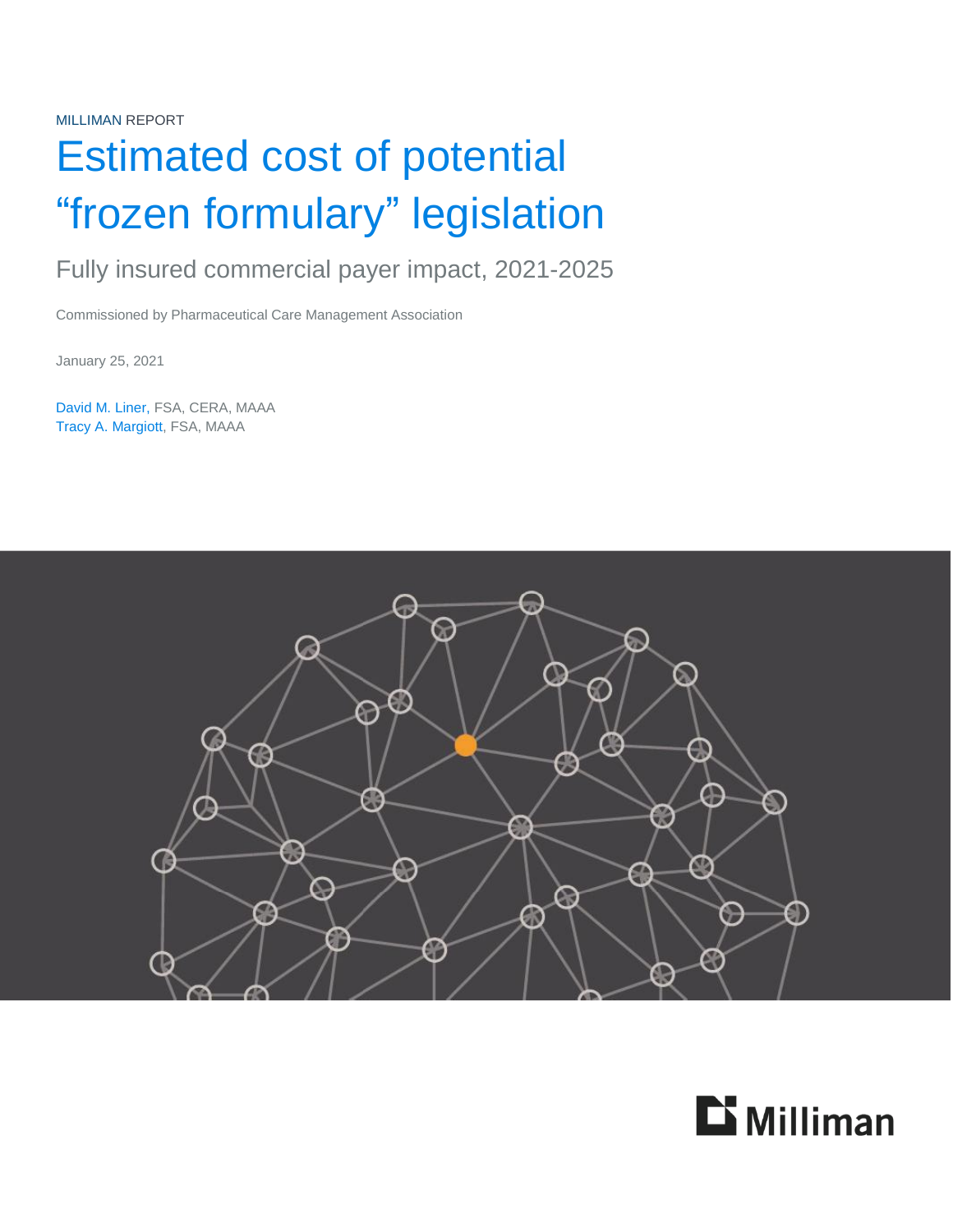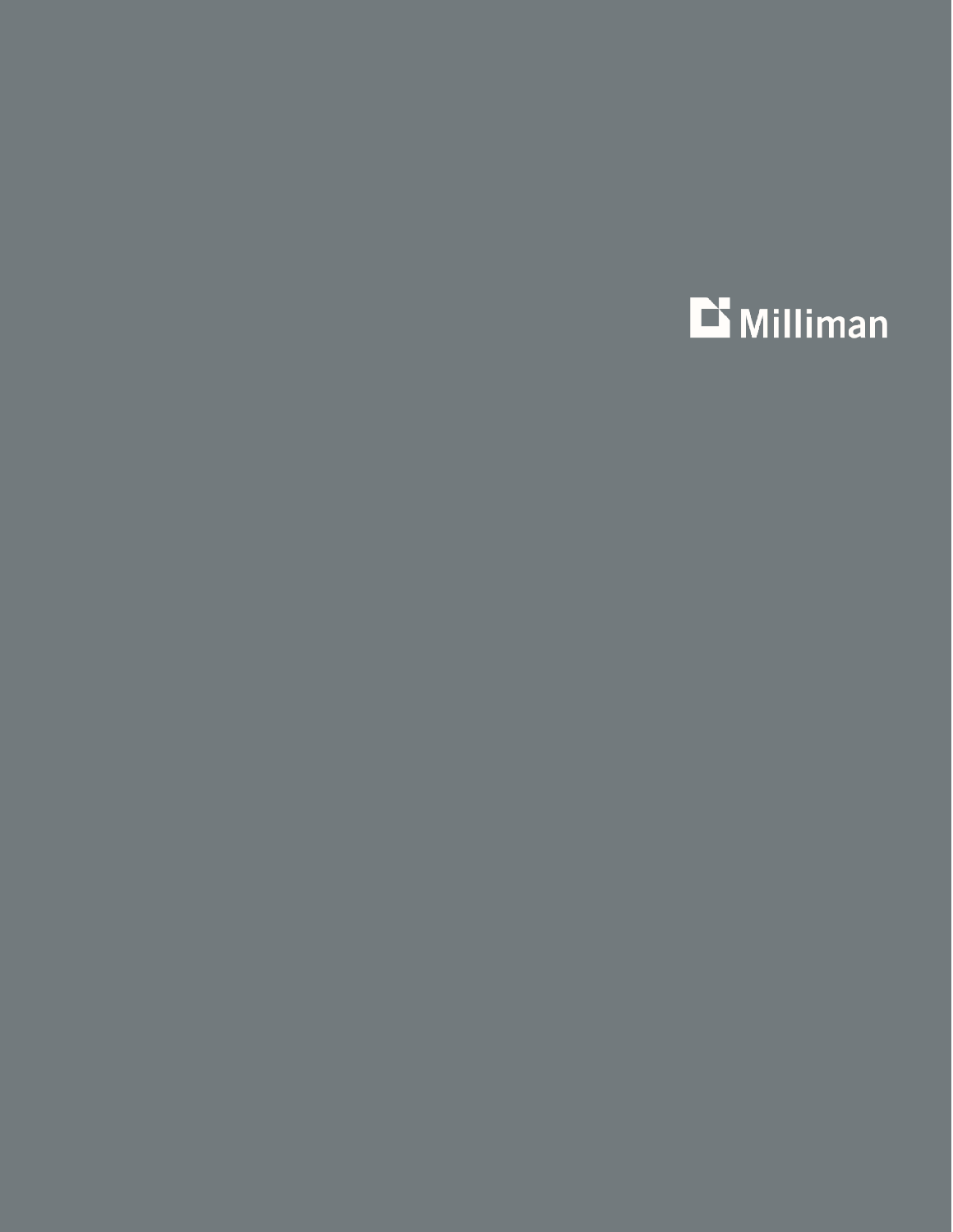## **Table of Contents**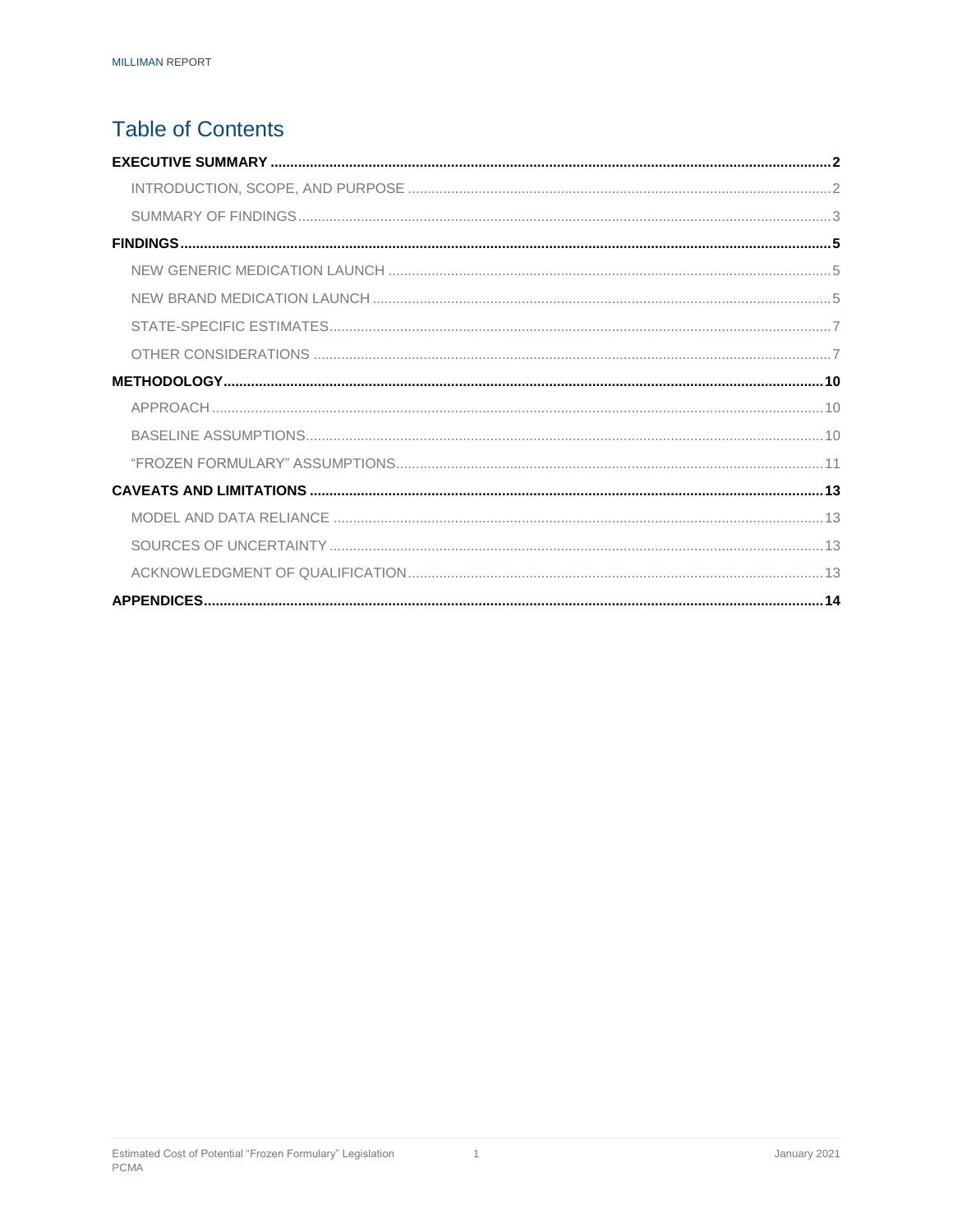### <span id="page-3-0"></span>Executive Summary

The Pharmaceutical Care Management Association (PCMA) engaged Milliman to assess the financial impact of potential "frozen formulary" legislation on fully insured commercial health insurance market payer costs. "Frozen formulary" legislation refers to regulations proposed by state legislators that would prohibit a pharmacy benefit manager (PBM) or health plan from making certain changes to a prescription formulary midyear that would negatively affect members of the plan. The Centers for Medicare and Medicaid Services (CMS) refers to these types of changes as "negative formulary changes".<sup>1</sup> Definitions of negative formulary changes in the fully insured commercial market vary by state, but often include moving a drug to a tier with higher cost sharing, removing a drug from the formulary, or adding more restrictive utilization management (UM) requirements.<sup>2,3</sup> The proposed "frozen formulary" legislation does not restrict "positive formulary changes" that would increase medication access or decrease out-of-pocket costs for members.

We estimate the proposed "frozen formulary" legislation would increase payer prescription drug costs in the fully insured commercial health insurance market by approximately \$4.3 billion to \$7.1 billion over five years from 2021 through 2025 on a nationwide basis. "Cost" in this report refers to the portion of prescription drug claims covered by payers, and reflects outpatient pharmacy claims, net of rebates and member cost sharing. A "payer" is defined as the entity that ultimately pays for the prescription; in the fully insured commercial health insurance market, payers are typically fully insured plan sponsors. PBMs may facilitate payments on plan sponsors' behalf. We do not model the impact on selfinsured plans, as they may not be subject to state-specific legislation.

#### <span id="page-3-1"></span>**INTRODUCTION, SCOPE, AND PURPOSE**

In the current fully insured commercial health insurance market, payers are typically able to change their formularies or lists of covered prescription medications and the associated requirements for accessing prescription drug benefits at any point throughout the plan year. Under current practice, negative formulary changes may occur at any time with advance notice. Several state legislatures are considering "frozen formulary" legislation, which would restrict the ability of payers to make negative formulary changes during the plan year. For example, payers may not be allowed to remove medications from a formulary or move medications to higher cost-sharing tiers under the proposed "frozen formulary" legislation. Payers would be able to make these changes after the end of the plan year, along with other annual updates. Proposed "frozen formulary" legislation varies by state. 4

Proposed "frozen formulary" legislation may minimize member disruption by maintaining medication coverage and member cost sharing throughout the plan year. For example, under current regulations, members taking an existing brand medication could face an increase in cost sharing midyear when a new product launches. Under the proposed "frozen formulary" legislation, members would be guaranteed that the cost sharing of their medications would not change during the year. However, the legislation may also result in new medications not being covered on formulary upon launch, which would limit member access to these new medications.

This proposed legislation may also limit the flexibility of payers to update the formulary midyear. Payers frequently modify formularies, with both positive and negative formulary changes, as they evaluate medication safety, efficacy, and cost. Medication price inflation and newly approved medications, including generic launches, are examples of market events reviewed by a Pharmacy and Therapeutics (P&T) committee that may lead to formulary changes throughout the year. By limiting formulary control through proposed "frozen formulary" legislation, payers would need to delay negative formulary changes until the end of the year, which may result in higher prescription spending. For example, payers may not be able to optimally manage pharmacy costs by applying UM to promote lower-cost medications or leverage newly available brands to negotiate for higher rebates on an existing brand with a pharmaceutical manufacturer. If this flexibility does not exist, it may increase member cost sharing and premiums.

<sup>1</sup> CMS (January 15, 2016). Medicare Prescription Drug Benefit Manual, Chapter 6. Retrieved January 5, 2021, from

https://www.cms.gov/Medicare/Prescription-Drug-Coverage/PrescriptionDrugCovContra/Downloads/Part-D-Benefits-Manual-Chapter-6.pdf

<sup>&</sup>lt;sup>2</sup> The New York Senate. Senate Bill S2849A. Retrieved January 5, 2021, from https://www.nysenate.gov/legislation/bills/2019/s2849 <sup>3</sup> Aimed Alliance. Nonmedical switching – enacted laws. Retrieved January 5, 2020 from: https://aimedalliance.org/nonmedical-

switching-enacted-laws/

<sup>4</sup> Reger, Alex (January 6, 2020). Prescription Drug Formulary Changes. Retrieved January 5, 2021, from https://cga.ct.gov/2019/rpt/pdf/2019-R-0310.pdf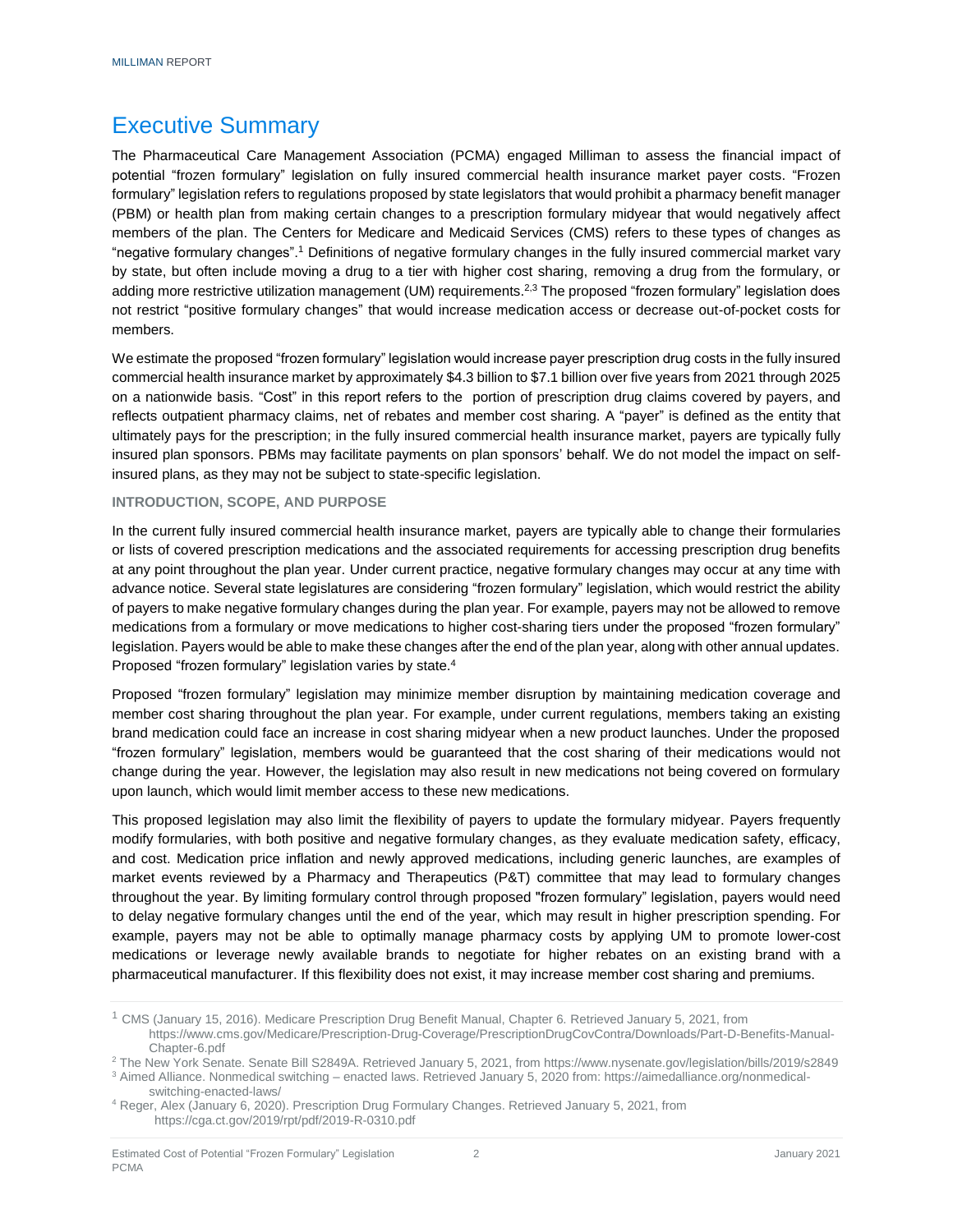This report outlines our analysis of the estimated financial impact of this potential legislation for the fully insured commercial health insurance market. We considered two key provisions that could trigger a negative midyear formulary change and estimate the financial impact. Each of the provisions may result in a wide range of potential financial and operational disruption. Potential "frozen formulary" legislation may not be limited to the two provisions below. We describe each provision below, and additionally highlight the considered provisions in Figure 1.

- 1. **New generic medication launch:** When a new generic medication becomes commercially available, payers are currently able to remove the existing associated brand(s) from the formulary, add a step therapy, or uptier the multisource brand product. With proposed "frozen formulary" legislation, this provision restricts the payer's ability to make negative changes to the multisource brand product when the chemically equivalent generic becomes available during the plan year.
- 2. **New brand medication launch:** When a new brand medication becomes commercially available, payers are currently able to up-tier, add UM, or remove existing associated brand(s) from the formulary to incentivize use of the new brand medication during the plan year. With proposed "frozen formulary" legislation, this provision restricts the payer's ability to make negative formulary changes to the existing brand products.



**FIGURE 1: DIAGRAM OF CONSIDERED PROVISIONS UNDER PROPOSED "FROZEN FORMULARY" LEGISLATION**

**Note**: Definitions of negative formulary changes in the fully insured commercial market vary by state, but often include moving a drug to a tier with higher cost sharing, removing a drug from the formulary, or adding more restrictive utilization management (UM) requirements. 5,6

#### <span id="page-4-0"></span>**SUMMARY OF FINDINGS**

If both provisions above were implemented nationally, we estimate payer prescription drug costs in the fully insured commercial health insurance market could increase by approximately \$0.6 billion to \$1.1 billion for an estimated 86 million members in 2021, increasing to \$1.2 billion to \$1.8 billion in 2025. These estimates represent a \$4.3 billion to \$7.1 billion increase, or 1.1% to 1.8%, in five-year aggregate prescription drug costs for fully insured commercial payers for 2021 through 2025 relative to the current environment. Assuming prescription drug expenditures represent 20% of total medical and pharmacy spending,<sup>7</sup> this represents a 0.2% to 0.4% increase in aggregate payer medical and prescription drug costs. Figure 2 illustrates a range of financial outcomes due to the potential "frozen formulary" legislation.

<sup>5</sup> The New York Senate. Senate Bill S2849A. Retrieved January 5, 2020 from: https://www.nysenate.gov/legislation/bills/2019/s2849

<sup>6</sup> Aimed Alliance. Nonmedical switching – enacted laws. Retrieved January 5, 2020 from: https://aimedalliance.org/nonmedicalswitching-enacted-laws

<sup>7</sup> Girod, C., Houchens, P., Liner, D. et al. (May 2020). 2020 Milliman Medical Index. Milliman Research Report. Retrieved January 5, 2021, from https://us.milliman.com/-/media/milliman/pdfs/articles/2020-milliman-medical-index.ashx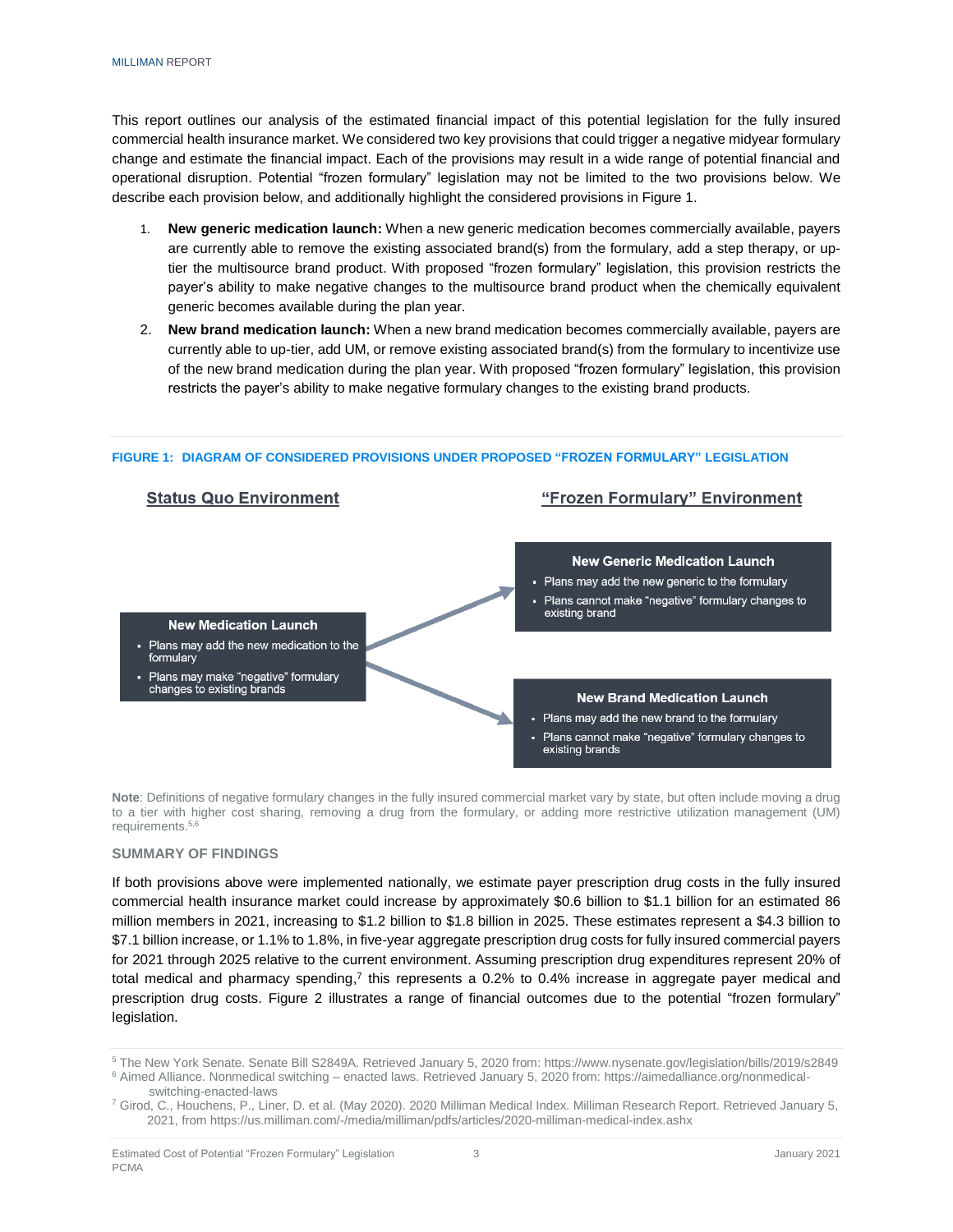|      | 2021    | 2022    | 2023    | 2024    | 2025    | 2021-2025 |
|------|---------|---------|---------|---------|---------|-----------|
| Low  | \$580   | \$710   | \$850   | \$990   | \$1.150 | \$4,280   |
| Mid  | \$790   | \$930   | \$1,080 | \$1,240 | \$1,430 | \$5,470   |
| High | \$1,070 | \$1.230 | \$1,400 | \$1,580 | \$1.790 | \$7,070   |

#### **FIGURE 2: ESTIMATED PAYER COST OF PROPOSED "FROZEN FORMULARY" LEGISLATION (\$ MILLIONS)**

These estimates reflect the change in prescription drug cost solely attributable to payers in the fully insured commercial market. Estimates for 2021 through 2025 reflect anticipated fully insured commercial health insurance market enrollment and constant prescription drug expenditure trend. The low to high estimates reflect a range of assumed brand patent expirations and new-to-market medications. Figure 3 illustrates a range of 2021 financial outcomes for each provision:

- 1. **New generic medication launch**. We estimate this change could increase payer prescription drug costs by \$540 million to \$680 million in 2021 and by \$1.1 billion to \$1.3 billion in 2025.
- 2. **New brand medication launch**. We estimate this change could increase payer prescription drug costs by \$40 million to \$390 million in 2021 and by \$50 million to \$460 million in 2025.

#### **FIGURE 3: ESTIMATED PAYER COST OF PROPOSED "FROZEN FORMULARY" LEGISLATION IN 2021 (\$ MILLIONS)**

| <b>Provision</b>              | Low   | <b>Mid</b> | Hiah    |
|-------------------------------|-------|------------|---------|
| New Generic Medication Launch | \$540 | \$610      | \$680   |
| New Brand Medication Launch   | \$40  | \$180      | \$390   |
| Total                         | \$580 | \$790      | \$1,070 |

Appendix I illustrates the projected financial impact from Figure 2 above by state. Current and proposed legislation varies by state; our analysis estimates the impact if all states were to implement the proposed legislation for both of the provisions defined above. Appendix II shows the estimates from Figure 2 above on a per member per year (PMPY) basis. We estimate that the provisions noted above could increase payer prescription drug costs in the fully insured commercial health insurance market by approximately \$7.00 to \$13.00 PMPY in 2021, increasing to \$13.75 to \$21.25 PMPY in 2025. These estimates represent a 0.9% to 1.6% increase in prescription drug costs for fully insured commercial payers in 2021, primarily driven by the new generic medication launch provision.

Cost estimates for future years are primarily driven by unit cost and utilization trend and reflect the impact of new brand and generic pipeline medications. Expected savings due to new generic medications is based on historical experience. The future drug pipeline will emerge differently from what is anticipated. The illustrated range of financial outcomes is intended to reflect this future uncertainty.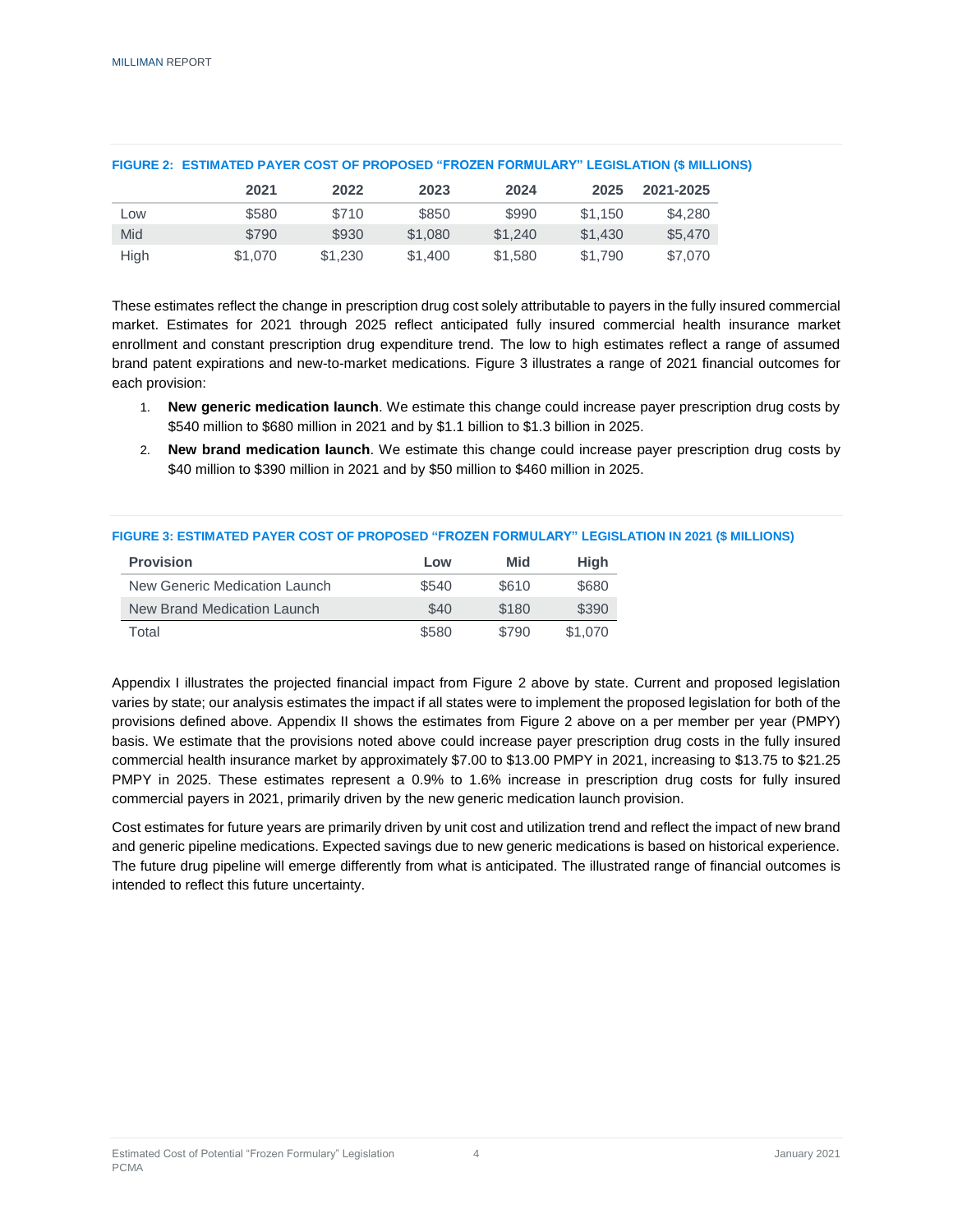# <span id="page-6-0"></span>**Findings**

We estimate the proposed "frozen formulary" legislation could increase payer prescription drug costs in the fully insured commercial health insurance market by approximately \$0.6 billion to \$1.1 billion in 2021, increasing to \$1.1 billion to \$1.8 billion by 2025 on a nationwide basis. The following sections provide detail on each modeled provision.

#### <span id="page-6-1"></span>**NEW GENERIC MEDICATION LAUNCH**

Generic medications are lower-cost, chemically equivalent alternatives to brand medications and can be substituted by a pharmacist without physician approval. For example, pregbalin is the generic version of the brand medication Lyrica. Although the active ingredient is identical, the brand name medication (Lyrica) typically has a higher ingredient cost compared to its generic equivalent. Brand manufacturers facing patent expiration may provide significant rebates to payers as channel incentives, but generic price reductions offered by competing generic manufacturers typically outweigh the value of these rebates over time. Brand manufacturers may also stop providing rebates once the generic loses exclusivity. In addition to having a lower net cost, generic products generally have lower member cost sharing than the respective brand products.

When a generic medication is approved and launched into the market, payers typically make formulary changes that incentivize members to switch to the less expensive generic medication. For example, payers may up-tier the respective brand medication, add step therapy, or remove the brand medication from the prescription formulary. The formulary changes are typically effective immediately without advanced member notification. Members are also informed at the point of sale and generic substitution occurs by the dispensing pharmacist.

This provision of the proposed "frozen formulary" legislation would prohibit midyear negative formulary changes to the brand product intended to incentivize using the generic product. As a result, payers will be required to cover the brand product at the same member cost-sharing level for the entire year regardless of whether a generic medication launches during the plan year. This situation would typically result in higher costs for payers and members because we expect fewer members would switch from the brand medication to the generic medication for the remainder of the plan year compared to the current environment. Other factors, such as the prevalence of copay coupons for brand medications in the fully insured market, could also influence greater use of brand medications in a "frozen formulary" environment.

Figure 4 illustrates the estimated additional prescription drug cost due to this provision to fully insured commercial health payers. The estimates in Figure 4 reflect an increase in brand utilization as a result of potential "frozen formulary" legislation and do not reflect potential changes in associated rebate contracts. While expected generic launch savings underlies these estimates for each year, the values in Figure 4 are not estimates of actual generic launch savings.

|      |       |       | <b>THOURE 4. EQTIMINIED FATER COOT OF THEM OENERIC MEDICATION EACH CIT FRONOICN (@ MILEIO</b> |         |         |           |  |
|------|-------|-------|-----------------------------------------------------------------------------------------------|---------|---------|-----------|--|
|      | 2021  | 2022  | 2023                                                                                          | 2024    | 2025    | 2021-2025 |  |
| Low  | \$540 | \$670 | \$810                                                                                         | \$950   | \$1.100 | \$4,070   |  |
| Mid  | \$610 | \$750 | \$890                                                                                         | \$1,040 | \$1.220 | \$4,510   |  |
| High | \$680 | \$830 | \$980                                                                                         | \$1.140 | \$1,330 | \$4.960   |  |

#### **FIGURE 4: ESTIMATED PAYER COST OF "NEW GENERIC MEDICATION LAUNCH" PROVISION (\$ MILLIONS)**

We do not attempt to estimate the impact of the generic pipeline in each specific year. Rather, these estimates are based on the estimated generic launch impact for 2021, adjusting for prescription drug utilization and inflation trends. These estimates do not reflect the impact of future biosimilar competition, such as for biosimilars of Humira, which are expected to become commercially available over this time horizon and could have a material financial impact on payer and member costs. The range of cost estimates each year reflects uncertainty of future brand patent expirations.

#### <span id="page-6-2"></span>**NEW BRAND MEDICATION LAUNCH**

When a new brand medication receives approval and is released in the market, the brand manufacturer may offer rebates in exchange for formulary placement. In therapeutic classes with competitive brand and/or generic medications available, payers may choose not to add a new brand medication until favorable pricing terms, or rebates, are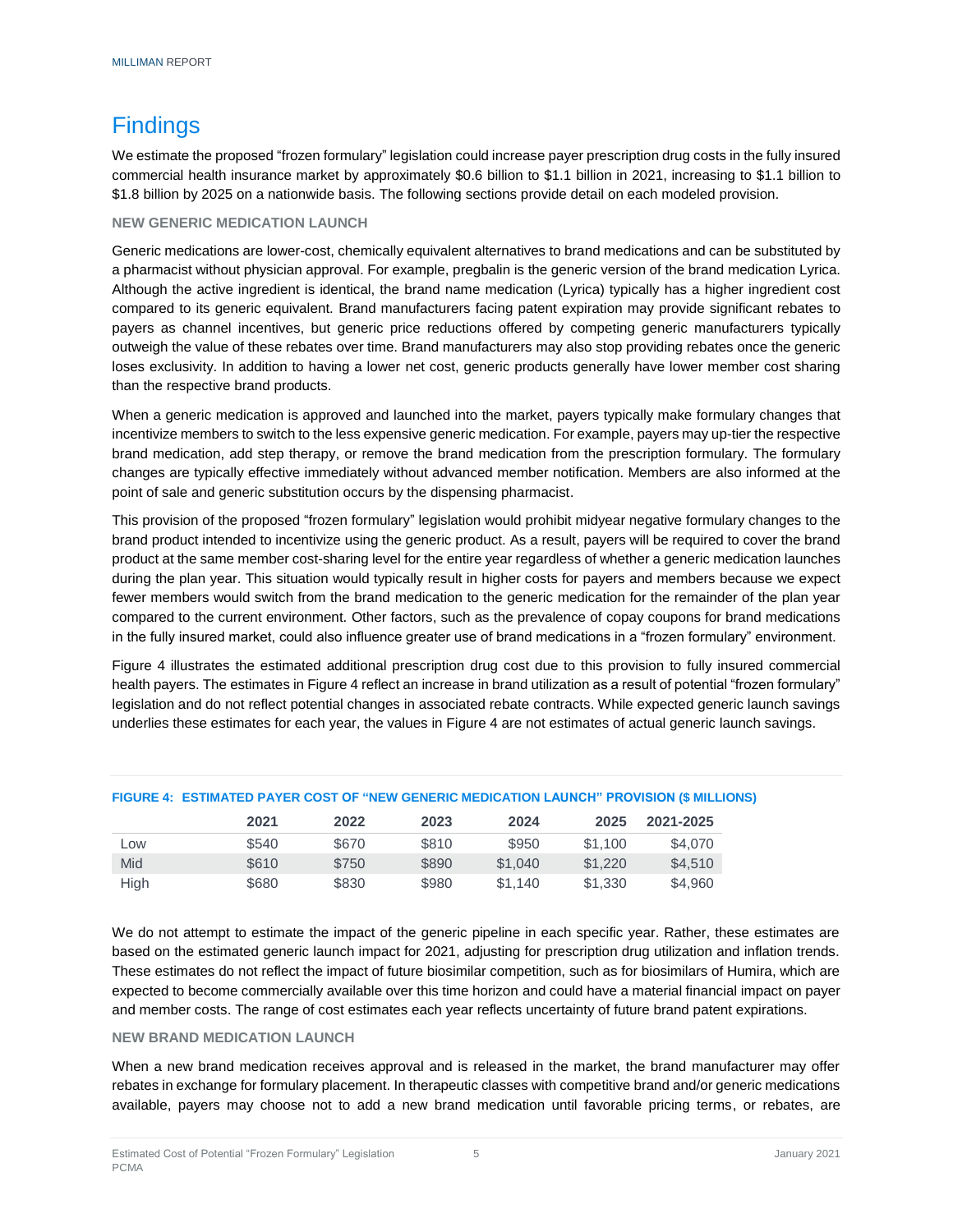negotiated. In addition, payers can use the newly approved competitor as leverage to renegotiate the pricing for existing brands in the therapeutic class. Payers may up-tier an existing brand or add UM to minimize use while the drug is on formulary. Flexibility to implement formulary changes midyear enables payers to maintain or improve pricing terms with brand manufacturers, regardless of whether they ultimately make any formulary changes.

This provision of proposed "frozen formulary" legislation would restrict the ability of payers to add UM, up-tier, or remove from the formulary an existing brand medication, if a competing brand were launched midyear, as leverage for contract negotiations. In the current environment, pricing terms for brand manufacturers may be based on limiting competition from existing brands as well as new brands. If the new brand is added, it may result in less favorable pricing terms for the existing formulary brand products. If the new brand is not added, pricing terms may be maintained, but access to the new medication may be delayed until the end of the year. Payers may also attempt to proactively negotiate pricing terms prior to the new brand launching. This proactive strategy may have limited effectiveness as the approved indication and price of the new brand is essential to the prescription formulary decision and is not known until the new brand is approved and launched. If a payer were not able to make negative formulary changes when a new brand product launches, brand manufacturers would be able to maintain formulary status throughout the year and would have less incentive to renegotiate more favorable contract terms with the payer.

In evaluating this provision, we considered separate situations for the new brand medication, focusing on the first situation below in our analysis:

- 1. **New lower-price brand**: We expect payers are more likely to make negative formulary changes to existing products when a new brand launches at a lower price. These negative changes would incentivize the use of the lower-priced brand medication, which may lead to a cost reduction for payers. For example, Mavyret launched in August 2017 to treat hepatitis C at a list price of \$26,400 per course, approximately 65% lower than the list price of medications Harvoni and Epclusa.<sup>8</sup> Commercial payers may have added Mavyret to their formularies in 2017 and removed or up-tiered coverage for Harvoni and Epclusa to incentivize the use of Mavyret. Rebates may also have been renegotiated due to the availability of additional hepatitis C treatments. Under the proposed "frozen formulary" legislation, payers could choose to cover Mavyret, but would not have been able to change coverage for Harvoni and Epclusa in 2017. This scenario is representative of our estimates in Figure 5.
- 2. **New more clinically effective brand with higher price**: We expect payers are less likely to make negative formulary changes if a new brand has a higher price, which could occur when a new product is more clinically effective. Incentivizing the use of a more clinically effective brand with a higher price may lead to an increase in payer costs. For example, Shingrix launched in October 2017 as a vaccine to prevent shingles with a higher efficacy rate and higher price than the incumbent, Zostavax.<sup>9</sup> Commercial payers may have added Shingrix to their 2017 formularies, but many payers may have maintained existing coverage of Zostavax. We expect favoring Shingrix would increase payer costs, as members would be taking the more expensive medication. Under the proposed "frozen formulary" legislation, payers would not have had the flexibility to remove Zostavax from the formulary or increase cost sharing midyear to improve their negotiating position with the manufacturer of Shingrix. However, we expect this situation would occur infrequently in the current environment, with payers adding Shingrix but also maintaining coverage for Zostavax. As such, we do not explicitly model the impact of this scenario in Figure 5, as we do not expect proposed "frozen formulary" legislation would have a material impact on payer costs in this situation.

Figure 5 illustrates the estimated additional prescription drug cost to fully insured commercial payers due to this "frozen formulary" provision. These values represent the opportunity cost of not being able to effectively renegotiate rebate contracts when a new brand medication launches at a lower price than associated brand medications in the class. The increase in rebates due to a new brand launch varies widely by therapeutic class and amounts are typically confidential. We also acknowledge that differences in gross cost and member cost sharing would also affect the estimated impact of this provision. For these reasons, we illustrate a range of potential outcomes to capture these dynamics.

<sup>8</sup> Liu, Angus (May 18, 2020). Special Reports: 1. Mavyret. Fierce Pharma. Retrieved January 5, 2021, from https://www.fiercepharma.com/special-report/mavyret-top-10-drug-launches-since-2017

<sup>9</sup> Liu, Angus (May 18, 2020). Special Reports: 4. Shingrix. Fierce Pharma. Retrieved January 5, 2021, from https://www.fiercepharma.com/special-report/shingrix-top-10-drug-launches-since-2017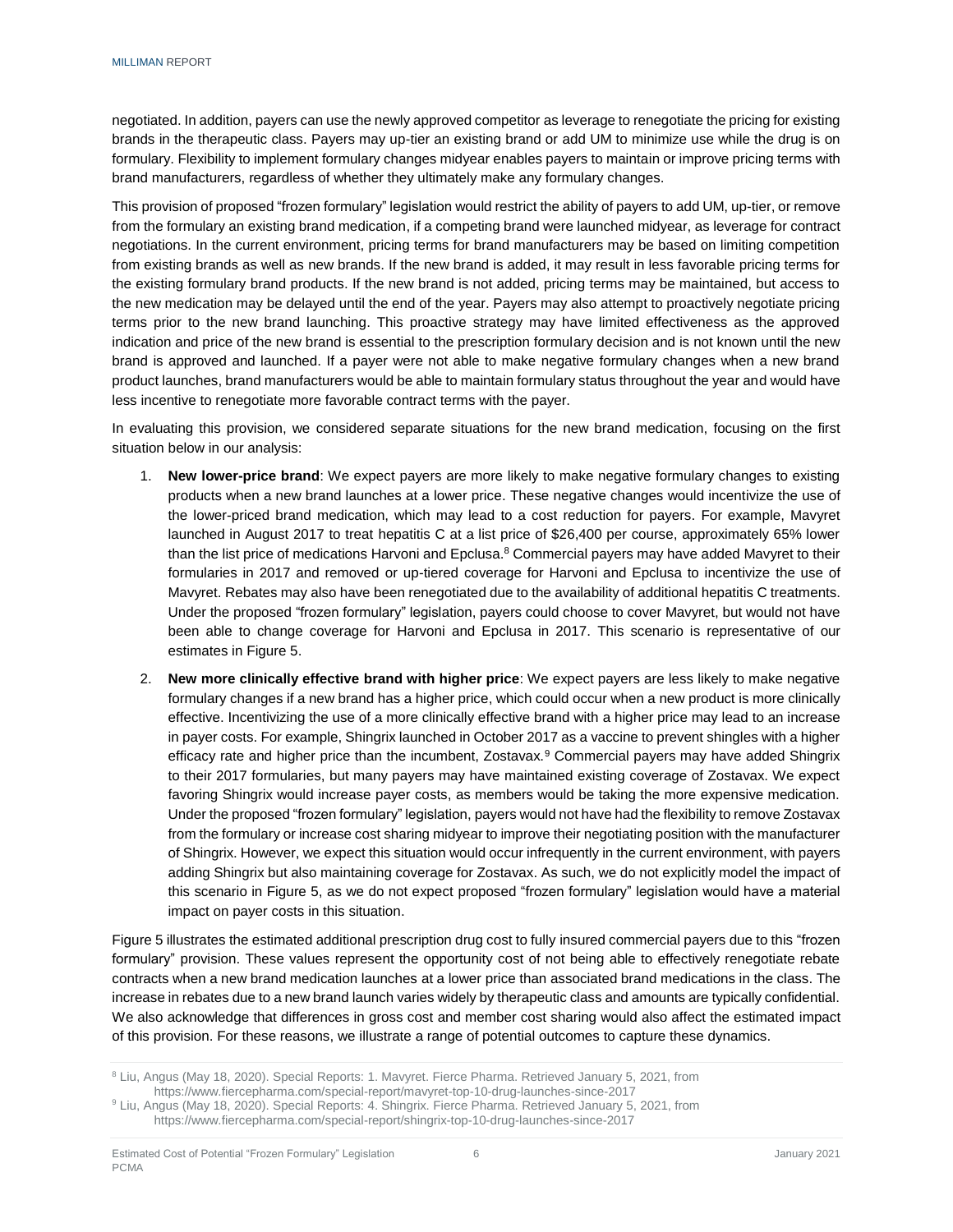|      | 2021  | 2022  | 2023  | 2024  | 2025  | 2021-2025 |
|------|-------|-------|-------|-------|-------|-----------|
| Low  | \$40  | \$40  | \$40  | \$40  | \$50  | \$210     |
| Mid  | \$180 | \$180 | \$190 | \$200 | \$210 | \$960     |
| High | \$390 | \$400 | \$420 | \$440 | \$460 | \$2.110   |

#### **FIGURE 5: ESTIMATED PAYER COST OF "NEW BRAND MEDICATION LAUNCH" PROVISION (\$ MILLIONS)**

Cost estimates for future years are primarily driven by unit cost and utilization trend. The overall assumed brand trends reflect the impact of new brand pipeline medications. Drug-specific cost and utilization impacts are not explicitly modeled in our analysis.

#### <span id="page-8-0"></span>**STATE-SPECIFIC ESTIMATES**

Several state legislatures have considered various forms of "frozen formulary" legislation.<sup>10,11</sup> PCMA requested that we illustrate the estimated additional cost to fully insured commercial payers due to potential "frozen formulary" legislation at both the nationwide and state levels. While we illustrate the potential impact for all states, not all states are currently considering this type of legislation. Appendix I illustrates the projected financial impact by state.

The state-level estimates do not reflect current or potential future state-specific medication coverage requirements. Rather, we allocate the estimated nationwide cost impact based on state-specific prescription medication expenditures and fully insured commercial health plan enrollment. We assume the distribution of prescription medication expenditures by state remains constant from 2021 to 2025. Nationwide enrollment trends from 2021 to 2025 are consistent with CMS National Health Expenditure enrollment trends and do not vary by state. The Methodology section below provides detail on the state-specific enrollment and prescription drug expenditure assumptions underlying the illustrative state allocation.

#### <span id="page-8-1"></span>**OTHER CONSIDERATIONS**

#### "Lower member cost" provision

Some proposed "frozen formulary" legislation would not permit negative midyear formulary changes, unless the new medication results in lower member cost sharing. That is, negative midyear changes would be permitted if they result in lower member cost (same as in the current market), but would not be permitted if they result in higher member cost.

We expect new generic medications, which are generally lower-price and covered on lower cost-sharing tiers compared to brand medications, would result in lower member cost and not be affected by this provision.

We expect new brand medications could be affected by this provision if they are covered at the same or higher member cost compared to existing brands. A new brand could be covered at a higher member cost if it launches at a higher price; as described above, we expect payers are unlikely to make negative formulary changes in this situation. A new brand could be covered at the same member cost if the benefit design includes fixed copays and the new brand is covered on the same copay tier as the existing brands. As such, we expect this provision would reflect a proportion of the payer cost impact illustrated in Figure 5 above for the "new brand medication launch" provision, as it would only apply to the proportion of plans that have a copay benefit design. For brand drugs launching at a lower price, the lowerpriced brand could lead to lower member costs due to the prevalence of deductibles, coinsurance, and out-of-pocket maximums in the commercial market, mitigating the potential effect of this provision.

#### Biosimilars and biologics

Proposed "frozen formulary" legislation could limit the ability of payers to make negative formulary changes to an existing biologic or biosimilar product when a new biosimilar enters the market midyear. Biosimilars are highly similar

<sup>&</sup>lt;sup>10</sup> Reger, Alex, Prescription Drug Formulary Changes, op cit.

<sup>11</sup> Reger, Alex (September 11, 2017). Prescription Drug Formulary Legislation in Select States. Retrieved January 5, 2021. from https://www.cga.ct.gov/2017/rpt/2017-R-0203.htm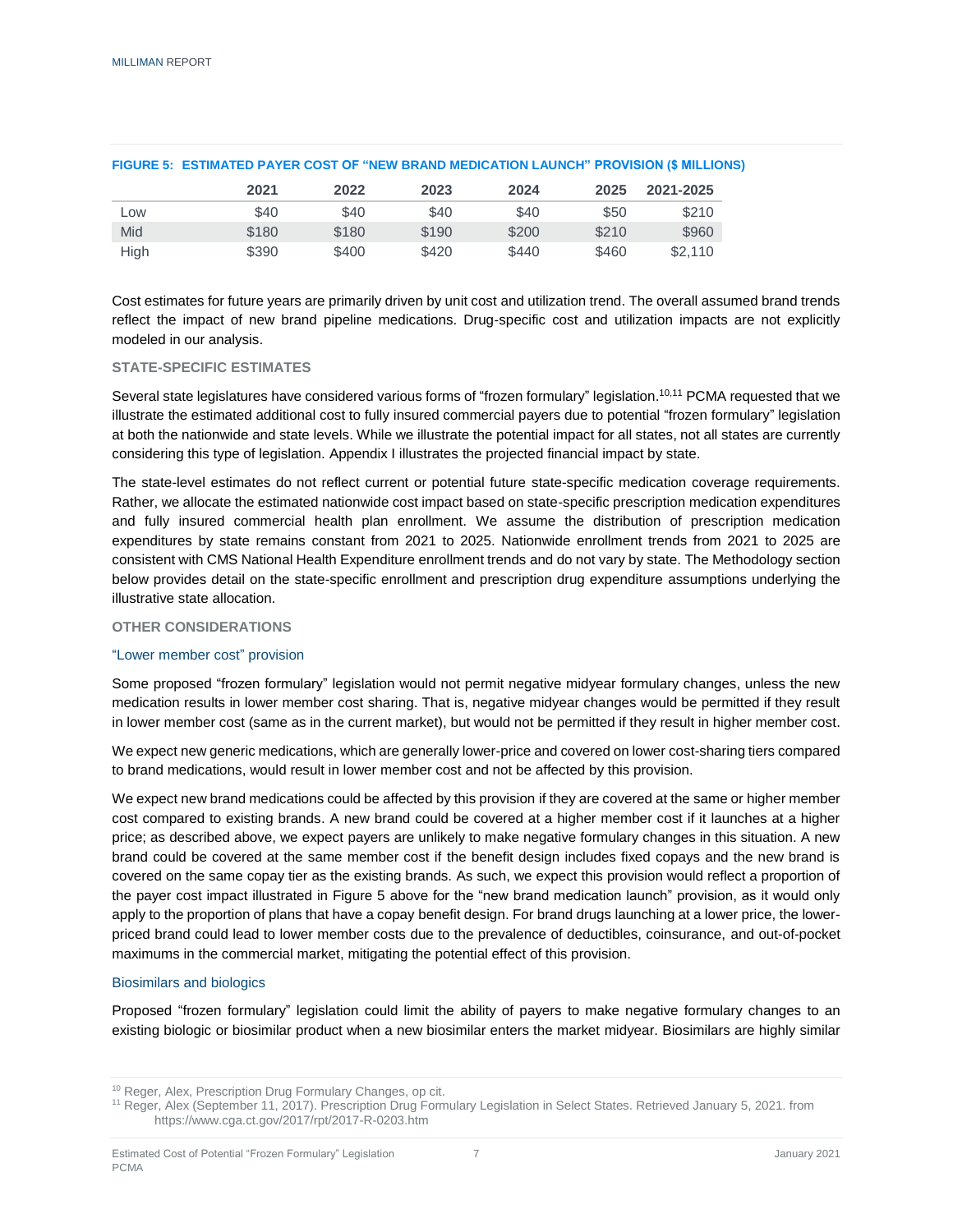to and have no meaningful clinical differences relative to their reference biologic counterparts. Biosimilars introduce competition for biologic products that may allow payers to negotiate more favorable pricing for classes of drugs.

Over the next five years, certain biologics are set to have their patents expire, such as Humira. These upcoming biologic patent expirations and any associated biosimilar launches may introduce an opportunity for payers to renegotiate pricing terms if payers have the flexibility to adapt to these market changes. That opportunity would be delayed until the end of the plan year under proposed "frozen formulary" legislation. Payers would have the ability to add biosimilars to the formulary, but would not be able to make negative changes to the existing biosimilars as a result of the proposed legislation. As of January 2021, most available biosimilars are covered under the medical benefit and would not be affected by this proposed legislation. The impact of the future biosimilar pipeline is highly uncertain and difficult to estimate with such limited existing experience on the pharmacy benefit.

In addition, the Biologics Price Competition and Innovation Act (BPCIA) allows biosimilars to be approved as interchangeable with their reference biologics. However, no biosimilars have received this interchangeable status to date. Due to this lack of interchangeability, the impact of biosimilars from proposed "frozen formulary" legislation may be categorized in the "new brand medication launch" provision as a separate brand rather than a generic launch. Many states already have biosimilar substitution laws that require interchangeability, which would be activated if or when an interchangeable indication is approved. We anticipate payers may have the flexibility to cover biosimilars and remove biologics from a formulary under the "lower member cost" provision described above.

#### Medications experiencing midyear price increases

Currently, payers can remove medications from their formularies to shift utilization to more cost-effective medications if prescription drug prices increase significantly during the plan year. This ability to remove a medication from a plan's formulary mitigates the cost impact if pharmaceutical manufacturers were to potentially implement significant price increases and may contribute to price stability throughout the year.

Under the proposed "frozen formulary" legislation, payers would not have the ability to properly manage medications experiencing significant price increases. In particular, if the medication is subject to a flat copay, members would be insulated from the increased ingredient cost, and the payer would lack any ability to shift members' utilization to a more cost-effective and therapeutically equivalent medication. As a result, payer costs would typically increase compared to a situation in which the plan could remove or up-tier the medication during the year.

We estimate this scenario would not have a material impact on payer costs for several reasons. First, brand manufacturers have received scrutiny in recent years due to large price increases, which may limit the number of medications experiencing large price increases during the next several years. Second, most payers receive some form of inflation protection from their PBMs, which limits the financial impact to the plan. Contracted pricing terms between PBMs and brand manufacturers typically include price inflation protection, which limits the effective price increases realized by payers. This diminishes the majority of the impact caused by increased medication prices. The net payer cost remains stable, but members with coinsurance or high-deductible health plans may experience increased cost sharing. Finally, generic medications with large increases may be on Maximum Allowable Cost (MAC) lists for health plans, which would limit the amount the plan pays for a specific medication until the pharmacies are able to renegotiate contracts and agreements for the MAC lists. For these reasons, we expect the financial impact of this scenario to be immaterial.

#### Stakeholder behavior

The modeled provisions consider potential behavioral responses from members and payers. For example, the "new generic medication launch" provision reflects an assumed reduction in the shift from brand to generic medication use. The "new brand medication launch" provisions reflect expected changes in rebate contracting flexibility.

We did not model other payer behavioral changes that may occur if proposed "frozen formulary" legislation was enacted. If a payer is aware that negative formulary changes cannot occur midyear, then the payer may proactively negotiate formulary positions in anticipation of a future event. For example, a brand medication expecting to lose patent with generic entry in the upcoming year could be removed ahead of the next year.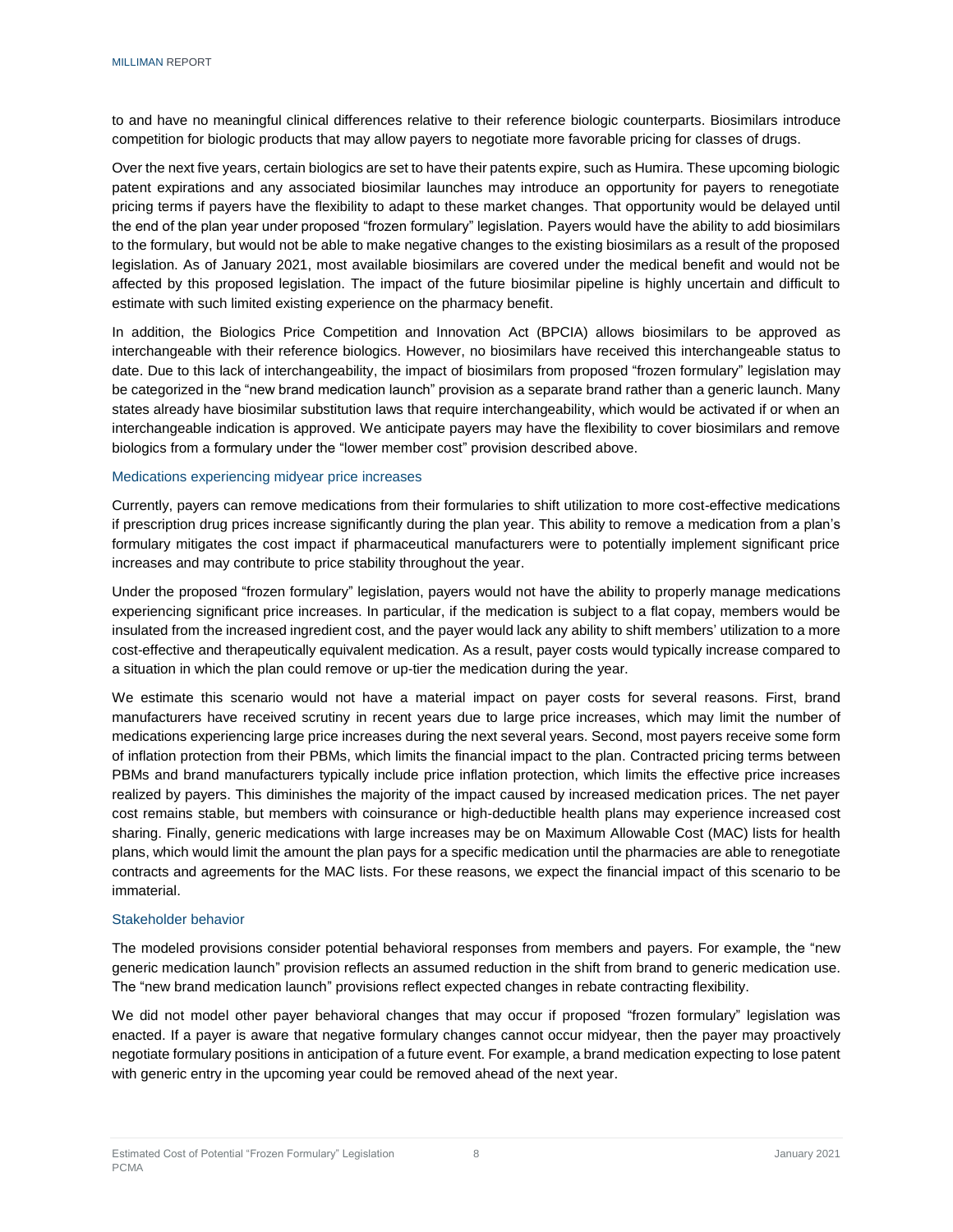Proposed "frozen formulary" legislation may impact other stakeholders in the prescription drug supply chain. For example, this proposed legislation may financially affect pharmaceutical manufacturers, wholesalers, PBMs, and pharmacies. Our analysis does not consider these or other potential changes, but we acknowledge that other behavior changes may occur and could have significant impacts on our estimates.

#### Benefit design

The estimated "frozen formulary" impact for a specific plan is dependent on the plan's tier-specific member cost sharing. The estimated costs above reflect a four-tier pharmacy plan with retail cost-sharing levels of \$11/\$35/\$62/26% for generic/preferred brand/nonpreferred brand/specialty tiers. For example, we assume that, when a new generic medication launches, members will pay an \$11 copay for the medication, and the payer is responsible for the remaining drug cost. Actual payer costs will differ from the estimates in this report due to variations in member cost sharing and out-of-pocket limits by plan. This plan design is informed by Kaiser's Employer Health Benefits Survey, as noted in the Methodology section below.

#### Other forms of formulary management

Additional forms of formulary management that were not modeled in this analysis include potential "frozen formulary" legislation for over-the-counter (OTC) medications and certain UM programs, such as prior authorization (PA), quantity limits (QL), or step therapy (ST). Proposed "frozen formulary" legislation for OTC medications would restrict the ability of payers to enact midyear formulary changes that incentivize members to use newly available OTC products. UM programs control costs while delivering necessary prescription medications. PA programs are intended to determine whether coverage is necessary and appropriate by ensuring that the medication is used in a clinically supported setting. ST programs require members to try more clinically effective or equally clinically effective and/or less costly medications (i.e., generic) first without success prior to the plan covering the selected medication. QL programs may prevent prolonged treatment that may be harmful, wasteful, or unnecessary. Proposed "frozen formulary" legislation could impact a plan's ability to implement these new programs throughout the year.

#### Medicare Part D formulary requirements

As a federal program, Medicare Part D is generally not subject to state legislation. However, the Medicare Part D program includes certain provisions that may be somewhat similar in nature but different operationally from the potential "frozen formulary" restrictions considered at the state level. Payers in the Medicare market are unable to enact negative formulary changes during a plan year without significant member outreach, physician outreach, and approval by CMS. Negative formulary changes include increasing member cost sharing and imposing more restrictive UM programs, such as a PA, ST, or QL. However, Medicare Part D payers may remove existing brand medications from the formulary when an equivalent generic medication is released. In addition, brand and generic medications may also be removed from the formulary if the medication is recalled as a result of safety concerns or other reasons.

Our interpretation of commercial market "frozen formulary" proposed legislation is that existing brand medications may not be removed from the formulary midyear regardless of whether a new brand or new generic medication launches. This is similar to the Medicare Part D restrictions for new brand launches, but differs from the Medicare Part D regulations for new generic launches. For example, when a new brand medication launches, Part D payers are restricted from up-tiering or removing existing brand medications from the formulary. The required commercial market "frozen formulary" provisions may vary by state. The amount of time required to implement requested midyear formulary changes may also vary by state, and may differ from CMS's approval process timing for Medicare Part D formulary changes. We did not compare the estimated commercial market financial impact of potential state-level "frozen formulary" restrictions to the impact of current Medicare policies due to the key differences and confounding variables between the two markets.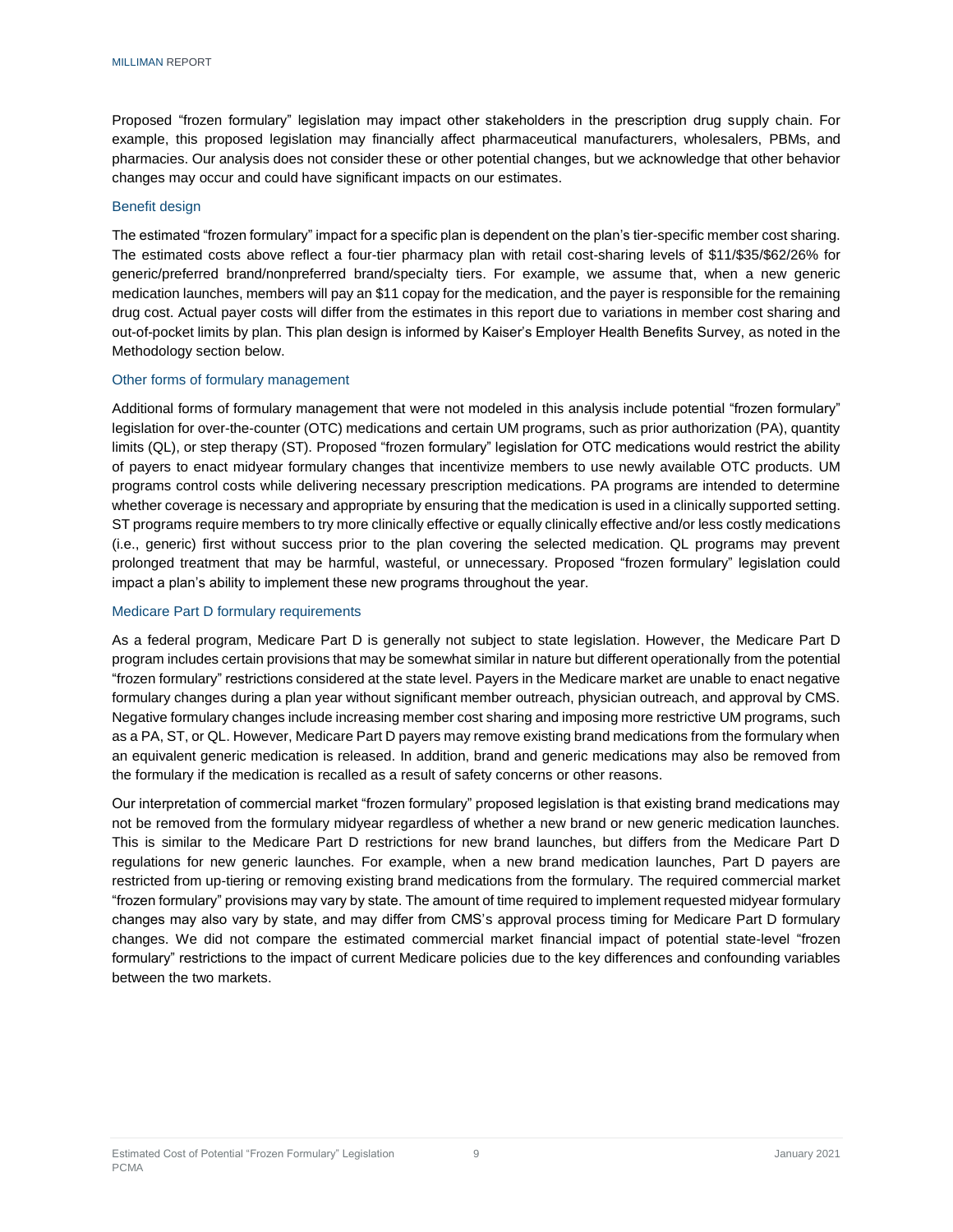# <span id="page-11-0"></span>Methodology

The following section outlines the approach and key assumptions for estimating the financial impact of potential "frozen formulary" legislation on the fully insured commercial market.

#### <span id="page-11-1"></span>**APPROACH**

We relied on cost and utilization experience from Milliman's 2020 Health Cost Guidelines to project average expected commercial, fully insured payer prescription drug costs for 2021 to 2025. We first projected average market costs under the current environment (baseline). We then modified the projected unit cost, utilization, and other assumptions to reflect expected changes under potential "frozen formulary" legislation. The estimated dollar impact of potential "frozen formulary" legislation to payers is the difference between the baseline and "frozen formulary" projected costs. The estimated percentage impact of potential "frozen formulary" legislation to payers reflects the "frozen formulary" projected costs compared to the baseline costs. Key assumptions for the baseline and "frozen formulary" provisions are outlined below. For the "frozen formulary" provisions, we illustrate the potential impact for a range of assumptions based on our experience and discussions with clinical experts (e.g., pharmacists).

We project pharmacy payer costs on a nationwide basis and allocate costs by state based on fully insured commercial market enrollment and pharmacy spending by state.

We modeled two distinct "frozen formulary" provisions, listed below, and assumed independence among each provision. The estimated cost of each "frozen formulary" provision reflects prescription drug costs only and does not reflect potential changes in medical costs that may result from formulary changes.

#### <span id="page-11-2"></span>**BASELINE ASSUMPTIONS**

The following outlines key baseline assumptions (i.e., no "frozen formulary" change). We assume these items do not change as a result of the "frozen formulary" legislation.

- **Plan design.** Assumed a four-tier pharmacy plan with retail cost sharing of \$11/\$35/\$62/26% for generic/preferred brand/nonpreferred brand/specialty tiers based on the 2020 Employer Health Benefits Survey of the Kaiser Family Foundation (KFF).<sup>12</sup> Mail-order cost sharing is assumed to be 2.5 times retail. We assume a \$0 deductible and a \$2,000 out-of-pocket maximum apply to the pharmacy benefit. Based on historical KFF survey results, copays were relatively consistent across years, so we apply the same plan design each year.
- **Discounts.** Assumed retail discounts from average wholesale price (AWP) of 85.0%/18.0%/18.0% and mailorder discounts of 87.0%/21.0%/21.0% for generic/brand/specialty medications. Discounts are based on industry knowledge and Milliman's Health Cost Guidelines.
- **Trends.** Assumed secular utilization trends of 1.0%/1.0%/6.0% and secular unit cost trends of 0.3%/5.0%/6.0% for generic/brand/specialty medications. Trends are based on industry knowledge and Milliman's Health Cost Guidelines. We apply secular trends to project utilization and cost for 2021 through 2025. We separately apply adjustments for generic launches (described below).
- **Rebates.** Assumed rebates of 45% of wholesale acquisition cost (WAC) for brand non-specialty medications and 20% of WAC for brand specialty medications. Rebates were reviewed for reasonability based on industry knowledge.
- **Dispensing fees.** Assumed to be \$0.75 per 30-day equivalent retail script and \$0 per 90-day equivalent mailorder script based on industry knowledge and Milliman's Health Cost Guidelines.
- **Generic launches**: We project savings due to generic launches by modeling shifts in brand to generic utilization and the expected generic cost post-launch. We develop individual utilization shift and cost assumptions for each generic medication where the corresponding brand has material market share. The utilization shift and cost assumptions are based on a combination of internal and external industry data. These

<sup>&</sup>lt;sup>12</sup> Kaiser Family Foundation (October 8, 2020). 2020 Employer Health Benefits Survey. Retrieved January 5, 2021, from https://www.kff.org/health-costs/report/2020-employer-health-benefits-survey/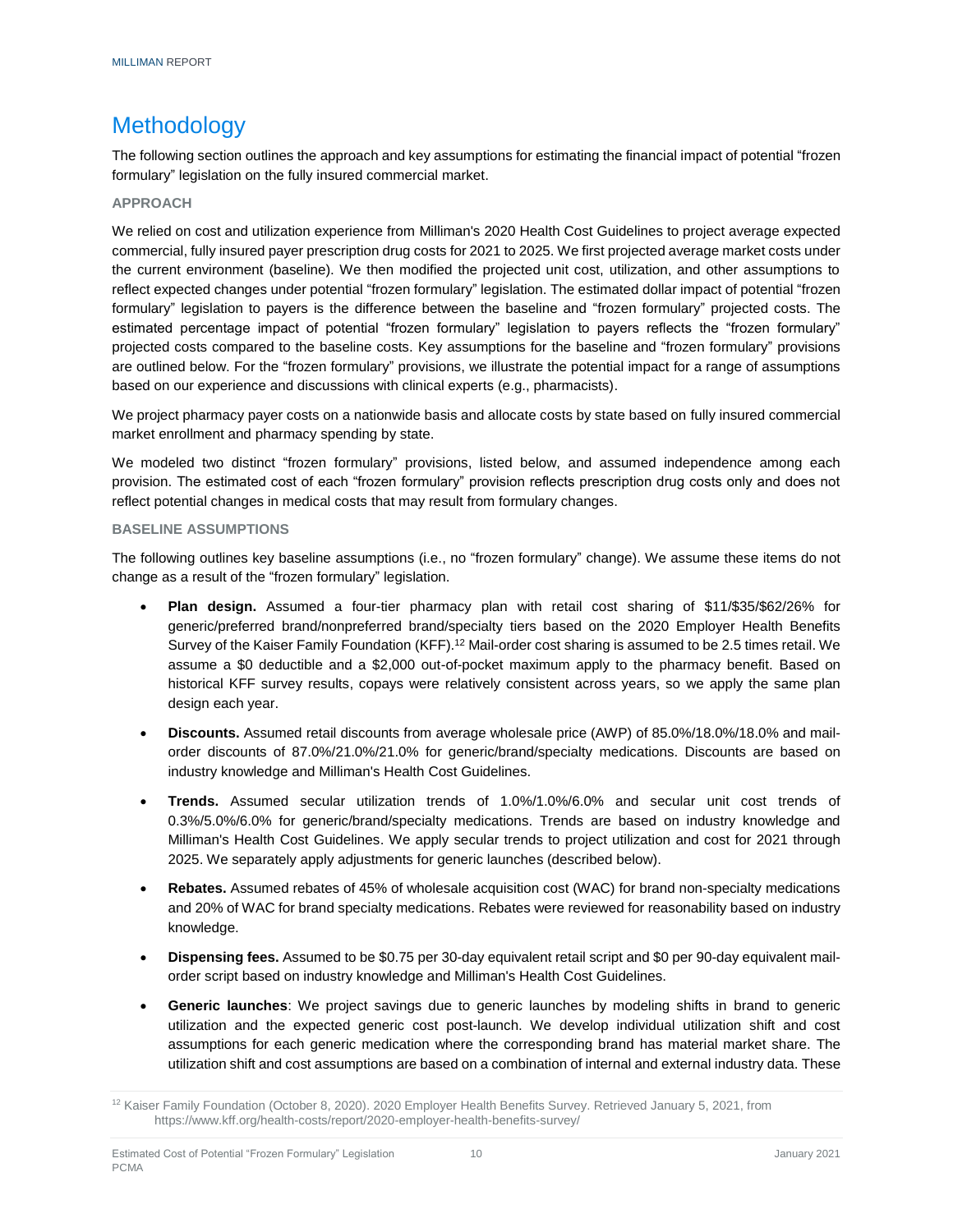assumptions reflect the expected timing of future brand patent expirations, as well as whether the generic will be offered exclusively by a single manufacturer or competitively across multiple manufacturers. Appendix III includes a list of modeled 2021 generic launches and the associated brand medication. Due to uncertainty of future brand patent expirations, we model the impact of the "new generic medication launch" provision for 2022 to 2025 based on the expected impact for 2021.

We also model the estimated impact of future generic launches through drug utilization trends. We assume generic utilization increases by 0.5% and brand utilization decreases by 5.0% annually for 2022 through 2025 due to future generic launches. These additive trend adjustments are applied to the secular trend assumptions described above. The trends are based on industry knowledge and Milliman's Health Cost Guidelines.

Future biosimilar launches were reviewed, but were excluded from the report findings. The adoption of the biosimilar medications is dependent on various formulary management strategies by health plans and PBMs to negotiate the lowest discount between the reference sponsor and biosimilar sponsor. Biosimilar medications do not follow similar cost and utilization patterns to new generics and were therefore excluded from the generic medication launches. We discuss these medications in the Other Considerations section above.

- **Enrollment.** We estimate that 86 million members in the United States receive prescription coverage through fully insured commercial health plans for 2021. This estimate is based on 2018 U.S. Census data,<sup>13</sup> Kaiser's 2019 Health Care Coverage of the U.S. Population data,<sup>14</sup> and insured status data from the 2018 Medical Expenditure Panel Survey.<sup>15</sup> Enrollment trends from 2018 to 2025 are consistent with 2018 CMS National Health Expenditure projected enrollment trend rates for private health insurance in years 2018 to 2025<sup>16</sup> and do not vary by state.
- **State allocation.** We allocated national aggregate dollars across states using fully insured commercial enrollment by state from the sources described above, along with prescription drug cost and utilization area factors from Milliman's 2020 Health Cost Guidelines. We assume that the distribution of prescription drug medication expenditures by state remains constant from 2021 to 2025. Differences in state laws, mandated benefits, prescribing patterns, and other specific geographic variation are not reflected in this illustrative allocation.

#### <span id="page-12-0"></span>**"FROZEN FORMULARY" ASSUMPTIONS**

The following section outlines our expectation of key changes under potential "frozen formulary" legislation. The assumptions presented below are based on our experience and discussions with clinical experts (e.g., pharmacists). We illustrate ranges for each key assumption due to the uncertainty of future market changes. Future experience may vary from the modeled assumptions. For example, future emergence of new brand medications is uncertain, and we illustrate a range of potential rebate changes based on historical experience.

 **New generic medication launch.** When a new generic medication launches, we expect utilization to shift from the associated brand medication to the generic. If plans were not allowed to remove the associated brand medication from the formulary when a new generic launches, we assume a 50% reduction in the utilization that would be expected to shift to the generic (35% to 65% range) based on our clinical experience. We also assume that, when an existing brand is removed from the formulary midyear, then approximately 20% to 35% of the annual brand utilization shifts away to other medications within the class. This range reflects uncertainty in the mix of brand and generic utilization due to differences in state laws and prescribing patterns.

<sup>&</sup>lt;sup>13</sup> U.S. Census Bureau. State Population Totals and Components of Change: 2010-2019: Annual Estimates of the Resident Population for the United States, Regions, States, and Puerto Rico: April 1, 2010 to July 1, 2019. Retrieved January 5, 2021, from https://www.census.gov/data/tables/time-series/demo/popest/2010s-state-total.html#par\_textimage

<sup>&</sup>lt;sup>14</sup> Kaiser Family Foundation (2019). Health Insurance Coverage of the Total Population. State Health Facts. Retrieved January 5, 2021, from<http://www.kff.org/other/state-indicator/total-population/>

<sup>15</sup> U.S. Department of Health and Human Services. Medical Expenditure Panel Survey, Table II.B.2.b.(1): 2018 Percent of Private-Sector Enrollees That Are Enrolled in Self-Insured Plans at Establishments That Offer Health Insurance by Firm Size and State. Retrieved January 5, 2021, from https://meps.ahrq.gov/data\_stats/summ\_tables/insr/state/series\_2/2018/tiib2b1.pdf

<sup>16</sup> CMS. National Health Expenditure Data: Projected. Retrieved January 5, 2021, from [https://www.cms.gov/Research-Statistics-](https://www.cms.gov/Research-Statistics-Data-and-Systems/Statistics-Trends-and-Reports/NationalHealthExpendData/NationalHealthAccountsProjected.html)[Data-and-Systems/Statistics-Trends-and-Reports/NationalHealthExpendData/NationalHealthAccountsProjected.html](https://www.cms.gov/Research-Statistics-Data-and-Systems/Statistics-Trends-and-Reports/NationalHealthExpendData/NationalHealthAccountsProjected.html)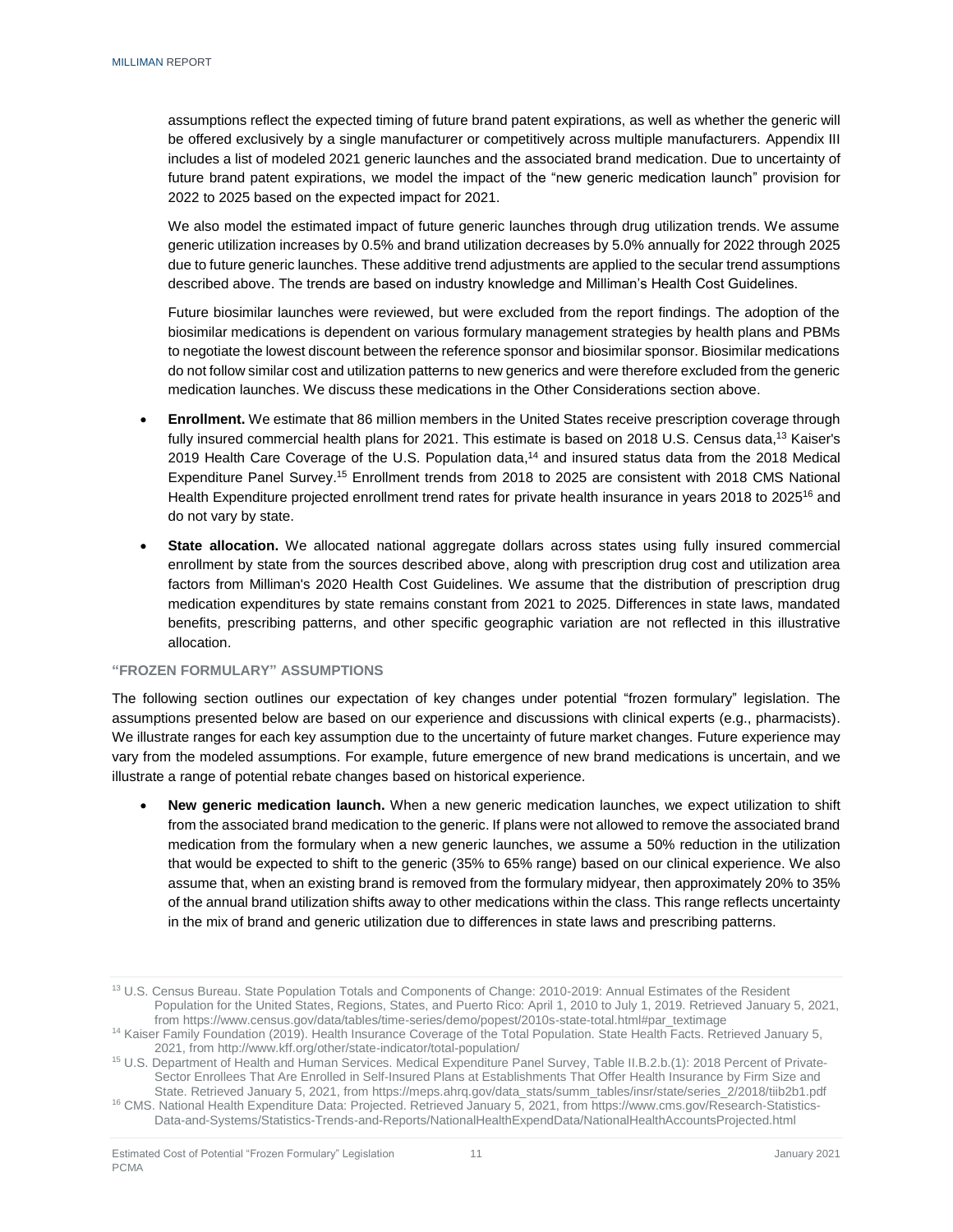These assumptions affect both utilization and unit cost, because we assume increased utilization on the higher-cost brand medication. The value of specific generic launches may change for future years depending on patent losses and litigations.

 **New brand medication launch.** When a new brand medication launches, we assume payers will renegotiate rebate contracts for preferred brand medications within the respective therapeutic class. When this occurs, we assume rebates for brand medications within the class increase by 20% on average after the launch of the new medication (10% to 30% range). If payers were not allowed to renegotiate rebates during the year, we assume rebates for brand medications within the therapeutic class would correspondingly decrease.

We assume the therapeutic classes with a brand patent approval account for approximately 5% to 20% of total brand utilization per year, based on historical launch and utilization data for 2018 and 2019. We incorporate a midyear timing adjustment for this provision by assuming an average launch date of July 1 for all medications under this provision. We also assume that 50% of new brand launches are at a lower price and would be affected by the proposed "frozen formulary" legislation, based on a review of 2018 and 2019 launch information. We assume utilization for midyear brand launches remain a constant percentage of total brand utilization throughout the projection period.

The value of rebates may vary for future years depending on the competition of newly launched brand medications, rebates offered by brand manufacturers, and the negotiation leverage of payers in controlling the utilization of formulary medications.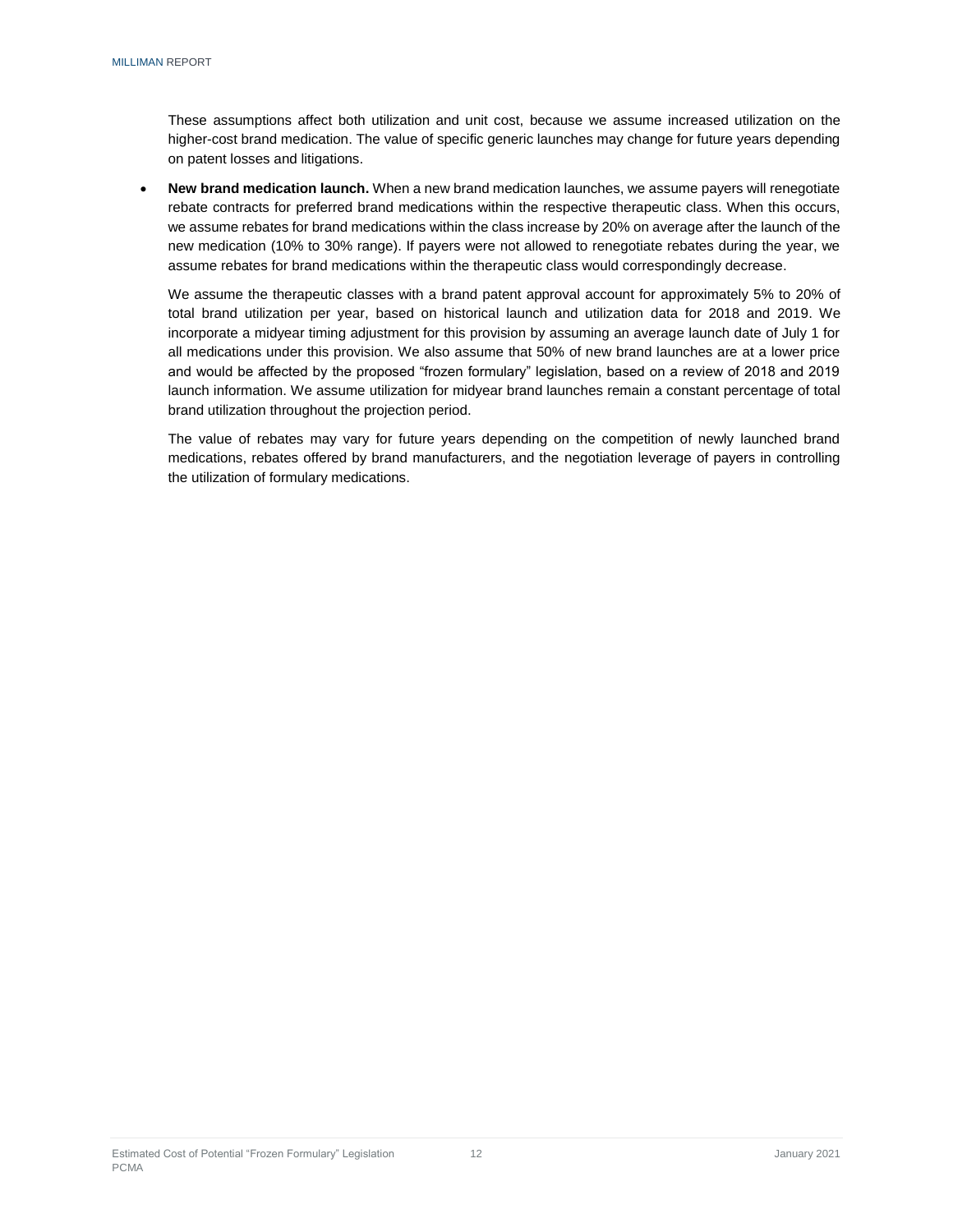# <span id="page-14-0"></span>Caveats and Limitations

This Milliman report has been prepared for the specific purpose of estimating the financial impact of proposed "frozen formulary" legislation on payers. This information may not be appropriate, and should not be used, for any other purpose. Milliman does not endorse any public policy or advocacy position on matters discussed in this report.

The information presented in this report is provided for PCMA. PCMA may share this information with outside entities with Milliman's permission. Milliman does not intend to benefit, and assumes no duty or liability to, other parties who receive this work product. Any third party recipient of this work product who desires professional guidance should not rely upon Milliman's work product, but should engage qualified professionals for advice appropriate to its own specific needs. Any releases of this report to a third party should be in its entirety. This report must be read in its entirety and specialized knowledge of the industry is necessary to fully understand the report and its conclusions.

Milliman does not provide legal advice, and recommends that PCMA consult with its legal advisors regarding legal matters. The terms of Milliman's Consulting Services Agreement with Pharmaceutical Care Management Association dated August 2, 2013, and the Indemnification agreement in the engagement letter dated November 16, 2020, apply to this report and its use.

#### <span id="page-14-1"></span>**MODEL AND DATA RELIANCE**

Milliman has developed certain models to estimate the values included in this report. The intent of the models is to estimate the impact of proposed "frozen formulary" legislation on payer costs. We have reviewed the models, including their inputs, calculations, and outputs, for consistency, reasonableness, and appropriateness to the intended purpose and for compliance with generally accepted actuarial practice and relevant actuarial standards of practice (ASOP). We also relied on expertise from numerous clinical staff (e.g., pharmacists) in evaluating this proposal and developing our modeling assumptions.

The models rely on data and information as input to the models. We relied upon certain data and information outlined below. We accepted these data and information without audit, but reviewed them for general reasonableness. To the extent that the data and information provided is not accurate, or is not complete, the values provided in this report may likewise be inaccurate or incomplete.

Data and information reliance includes:

- Kaiser Family Foundation: 2020 Kaiser Employer Health Benefits Survey and the 2018 Kaiser Health Care Coverage of the U.S. Population data.
- CMS: 2018 National Health Expenditure Projections.
- U.S. Department of Health and Human Services: 2018 Medical Expenditure Panel Survey data.
- U.S. Census Bureau: 2018 Annual Estimates of the Resident Population for the United States, Regions, States, and Puerto Rico.

The models, including all input, calculations, and output, may not be appropriate for any other purpose.

#### <span id="page-14-2"></span>**SOURCES OF UNCERTAINTY**

The results presented herein are estimates based on carefully constructed actuarial models. Differences between our estimates and actual amounts depend on the extent to which future experience conforms to the assumptions made for this analysis. It is certain that actual experience will not conform exactly to the assumptions used in this analysis. Actual amounts will differ from projected amounts to the extent that actual experience deviates from expected experience.

These projections assume no material changes in the enrollment or dynamics of the commercial, fully insured health insurance market. The projections make no provision for any possible changes to healthcare requirements that may arise in the future.

#### <span id="page-14-3"></span>**ACKNOWLEDGMENT OF QUALIFICATION**

David M. Liner and Tracy A. Margiott are actuaries for Milliman. We are members of the American Academy of Actuaries and meet the Qualification Standards of the American Academy of Actuaries to render this opinion. To the best of our knowledge and belief, this information is complete and accurate and has been prepared in accordance with generally recognized and accepted actuarial principles and practices.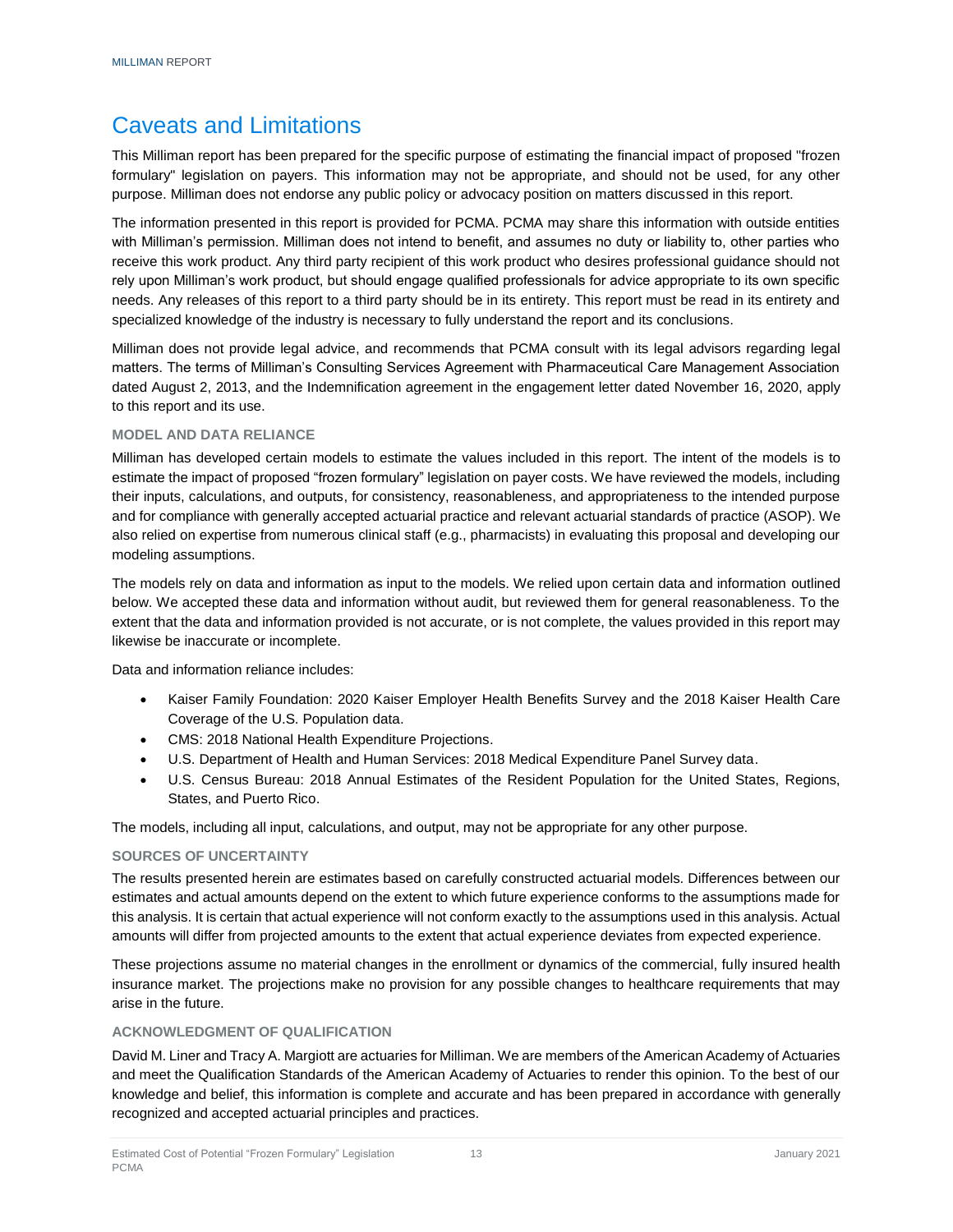# <span id="page-15-0"></span>Appendices

| <b>APPENDIX I:</b>   | <b>ESTIMATED PAYER COST OF "FROZEN FORMULARY" LEGISLATION BY STATE (\$ MILLIONS)</b> |            |             |              |              |              |
|----------------------|--------------------------------------------------------------------------------------|------------|-------------|--------------|--------------|--------------|
|                      | 2021                                                                                 | 2022       | 2023        | 2024         | 2025         | 2021-2025    |
| <b>Nationwide</b>    | \$790                                                                                | \$930      | \$1,080     | \$1,240      | \$1,430      | \$5,470      |
| Alabama              | \$13                                                                                 | \$16       | \$18        | \$21         | \$24         | \$92         |
| Alaska               | \$2                                                                                  | \$2        | \$2         | \$2          | \$3          | \$11         |
| Arizona              | \$13                                                                                 | \$16       | \$18        | \$21         | \$24         | \$92         |
| Arkansas             | \$6                                                                                  | \$7        | \$8         | \$9          | \$10         | \$40         |
| California           | \$104                                                                                | \$118      | \$137       | \$156        | \$182        | \$697        |
| Colorado             | \$12                                                                                 | \$15       | \$17        | \$20         | \$23         | \$87         |
| Connecticut          | \$10                                                                                 | \$12       | \$14        | \$16         | \$18         | \$70         |
| Delaware             | \$2                                                                                  | \$3        | \$3         | \$3          | \$4          | \$15         |
| District of Columbia | \$2                                                                                  | \$3        | \$3         | \$4          | \$4          | \$16         |
| Florida              | \$49                                                                                 | \$58       | \$67        | \$77         | \$89         | \$340        |
| Georgia              | \$23                                                                                 | \$27       | \$32        | \$37         | \$42         | \$161        |
| Hawaii               | \$5                                                                                  | \$6        | \$7         | \$8          | \$9          | \$35         |
| Idaho                | \$4                                                                                  | \$4        | \$5         | \$6          | \$7          | \$26         |
| <b>Illinois</b>      | \$31                                                                                 | \$37       | \$43        | \$49         | \$57         | \$217        |
| Indiana              | \$17                                                                                 | \$20       | \$23<br>\$9 | \$27         | \$31         | \$118        |
| lowa<br>Kansas       | \$6<br>\$7                                                                           | \$8<br>\$8 | \$10        | \$10<br>\$11 | \$12<br>\$13 | \$45<br>\$49 |
| Kentucky             | \$9                                                                                  | \$10       | \$12        | \$14         | \$16         | \$61         |
| Louisiana            | \$12                                                                                 | \$14       | \$16        | \$19         | \$22         | \$83         |
| Maine                | \$3                                                                                  | \$4        | \$5         | \$5          | \$6          | \$23         |
| Maryland             | \$17                                                                                 | \$20       | \$23        | \$26         | \$30         | \$116        |
| Massachusetts        | \$20                                                                                 | \$24       | \$28        | \$32         | \$36         | \$140        |
| Michigan             | \$24                                                                                 | \$29       | \$33        | \$38         | \$44         | \$168        |
| Minnesota            | \$11                                                                                 | \$13       | \$15        | \$17         | \$19         | \$75         |
| Mississippi          | \$6                                                                                  | \$7        | \$8         | \$10         | \$11         | \$42         |
| Missouri             | \$13                                                                                 | \$16       | \$18        | \$21         | \$24         | \$92         |
| Montana              | \$2                                                                                  | \$2        | \$3         | \$3          | \$4          | \$14         |
| Nebraska             | \$5                                                                                  | \$6        | \$7         | \$7          | \$9          | \$34         |
| Nevada               | \$7                                                                                  | \$8        | \$10        | \$11         | \$13         | \$49         |
| New Hampshire        | \$3                                                                                  | \$4        | \$4         | \$5          | \$6          | \$22         |
| New Jersey           | \$27                                                                                 | \$32       | \$37        | \$42         | \$49         | \$187        |
| <b>New Mexico</b>    | \$3                                                                                  | \$3        | \$4         | \$5          | \$5          | \$20         |
| New York             | \$60                                                                                 | \$71       | \$82        | \$94         | \$108        | \$415        |
| North Carolina       | \$19                                                                                 | \$22       | \$26        | \$30         | \$34         | \$131        |
| North Dakota         | \$2                                                                                  | \$2        | \$2         | \$3          | \$3          | \$12         |
| Ohio                 | \$21                                                                                 | \$25       | \$29        | \$34         | \$39         | \$148        |
| Oklahoma             | \$8                                                                                  | \$10       | \$11        | \$13         | \$15         | \$57         |
| Oregon               | \$9                                                                                  | \$11       | \$13        | \$15         | \$17         | \$65         |
| Pennsylvania         | \$35                                                                                 | \$41       | \$48        | \$55         | \$64         | \$243        |
| Rhode Island         | \$3                                                                                  | \$3        | \$4         | \$4          | \$5          | \$19         |
| South Carolina       | \$10                                                                                 | \$12       | \$14        | \$16         | \$18         | \$70         |
| South Dakota         | \$2                                                                                  | \$2        | \$3         | \$3          | \$3          | \$13         |
| <b>Tennessee</b>     | \$17                                                                                 | \$20       | \$23        | \$27         | \$31         | \$118        |
| Texas                | \$69                                                                                 | \$82       | \$95        | \$109        | \$126        | \$481        |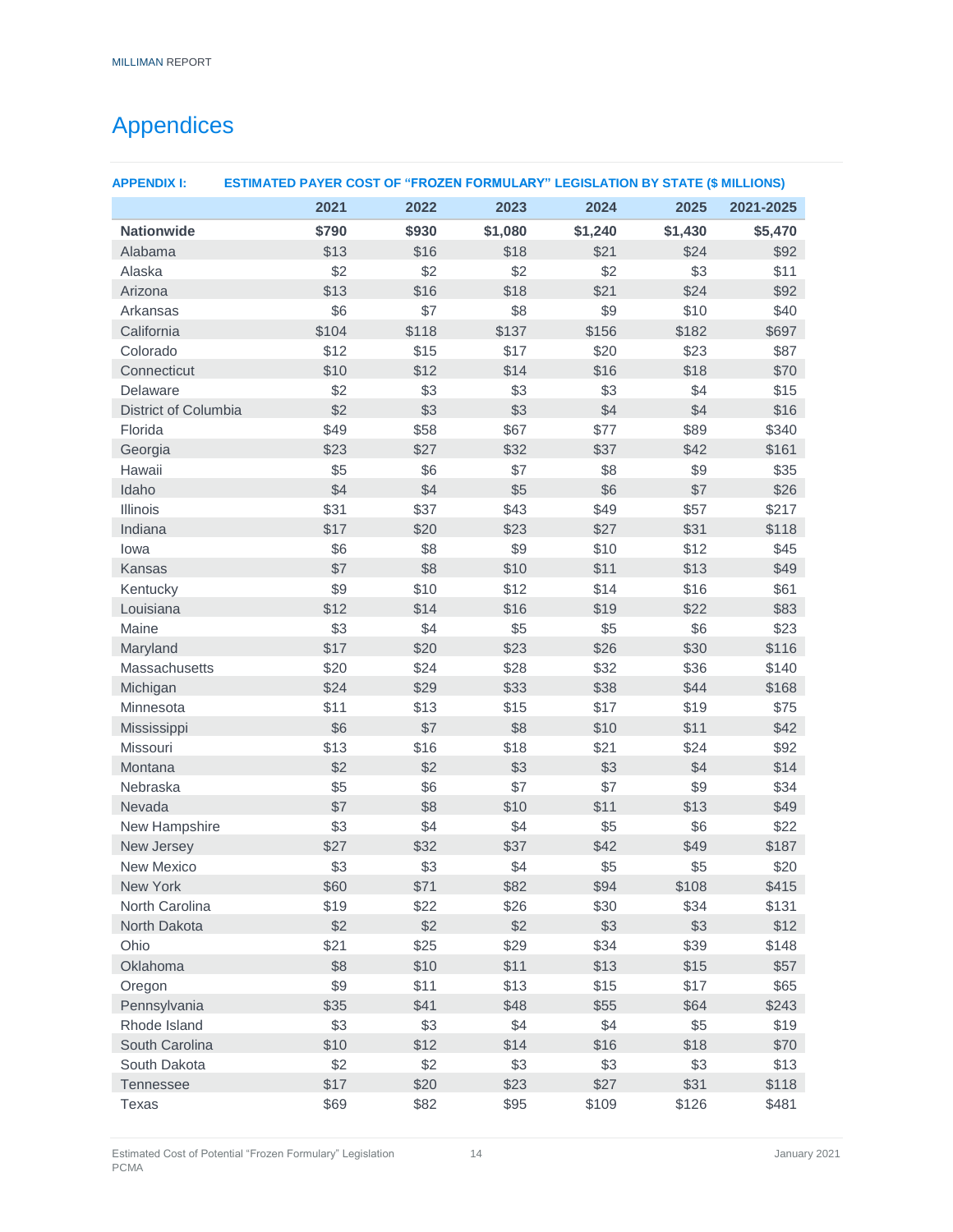#### MILLIMAN REPORT

|               | 2021 | 2022 | 2023 | 2024 | 2025 | 2021-2025 |
|---------------|------|------|------|------|------|-----------|
| Utah          | \$9  | \$10 | \$12 | \$14 | \$16 | \$61      |
| Vermont       | \$1  | \$1  | \$2  | \$2  | \$2  | \$8       |
| Virginia      | \$23 | \$27 | \$31 | \$35 | \$41 | \$157     |
| Washington    | \$16 | \$19 | \$22 | \$26 | \$30 | \$113     |
| West Virginia | \$4  | \$4  | \$5  | \$6  | \$7  | \$26      |
| Wisconsin     | \$13 | \$15 | \$18 | \$20 | \$23 | \$89      |
| Wyoming       | \$1  | \$1  | \$1  | \$2  | \$2  | \$7       |

| <b>APPENDIX II:</b> | <b>ESTIMATED PAYER COST OF "FROZEN FORMULARY" LEGISLATION (\$ PMPY)</b> |         |         |         |         |           |
|---------------------|-------------------------------------------------------------------------|---------|---------|---------|---------|-----------|
|                     | 2021                                                                    | 2022    | 2023    | 2024    | 2025    | 2021-2025 |
| Low                 | \$7.00                                                                  | \$8.50  | \$10.25 | \$12.00 | \$13.75 | \$10.25   |
| Mid                 | \$9.50                                                                  | \$11.25 | \$13.00 | \$15.00 | \$17.00 | \$13.25   |
| High                | \$13.00                                                                 | \$14.75 | \$16.75 | \$19.00 | \$21.25 | \$17.00   |

#### **APPENDIX III: MODELED 2021 GENERIC LAUNCHES**

*Note: These generic launches were modeled as of December 2020 and are uncertain for 2021. This list is subject to change due to on-going patent litigations, FDA approval of the generic, and other factors.*

| <b>Brand Name</b>  | <b>Generic Name</b>             | <b>Expected</b><br><b>Launch Year</b> |
|--------------------|---------------------------------|---------------------------------------|
| <b>AMITIZA</b>     | <b>LUBIPROSTONE</b>             | 2021                                  |
| <b>BROVANA</b>     | ARFORMOTEROL                    | 2021                                  |
| <b>BYSTOLIC</b>    | <b>NEBIVOLOL</b>                | 2021                                  |
| <b>DALIRESP</b>    | <b>ROFLUMILAST</b>              | 2021                                  |
| <b>EMTRIVA</b>     | <b>EMTRICITABINE</b>            | 2021                                  |
| <b>FERRIPROX</b>   | <b>DEFERIPRONE</b>              | 2021                                  |
| <b>GILENYA</b>     | <b>FINGOLIMOD</b>               | 2021                                  |
| <b>INTELENCE</b>   | <b>ETRAVIRINE</b>               | 2021                                  |
| LYRICA CR          | PREGABALIN (LYRICA CR)          | 2021                                  |
| <b>PERFOROMIST</b> | <b>FORMOTEROL FUMARATE</b>      | 2021                                  |
| PRADAXA            | <b>DABIGATRAN</b>               | 2021                                  |
| <b>SUTENT</b>      | <b>SUNITINIB</b>                | 2021                                  |
| <b>THALOMID</b>    | <b>THALIDOMIDE</b>              | 2021                                  |
| <b>VIIBRYD</b>     | <b>VILAZODONE HYDROCHLORIDE</b> | 2021                                  |
| <b>ZOMIG</b>       | ZOLMITRIPTAN (ZOMIG)            | 2021                                  |